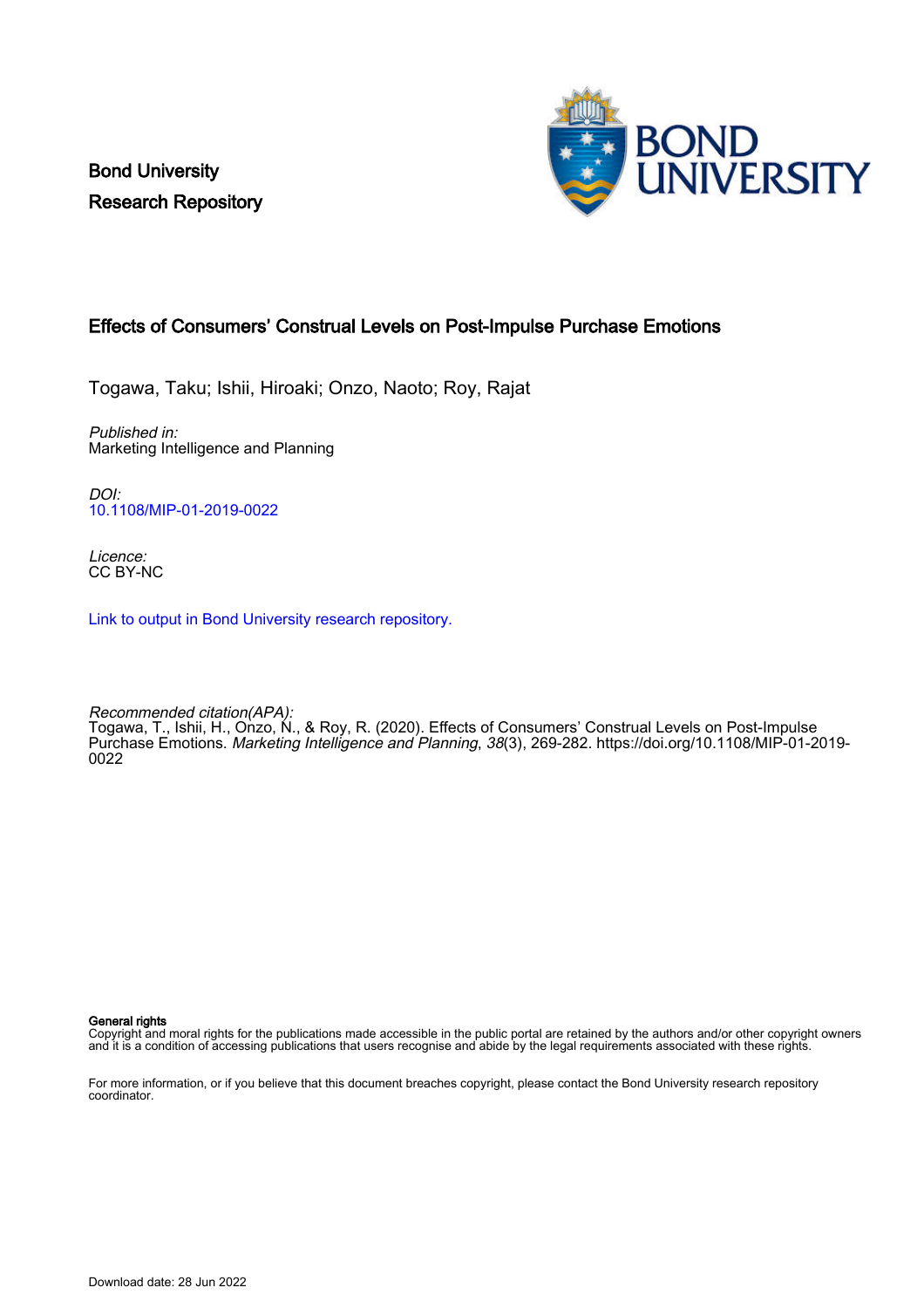# **Effects of Consumers' Construal Levels on Post-Impulse Purchase Emotions**

# **Abstract**

**Purpose:** This study examines how abstract versus concrete mindsets impact consumers' postpurchase affective states. Drawing on construal level theory, the study examines when consumers experience 'pleasure' or 'guilt' after impulse buying.

**Design/methodology/approach:** The basic premises of this research was tested using multiple studies. Study 1 was conducted in the field, the second study engaged an online survey, while the third study was a laboratory experiment.

**Findings:** After impulse buying, consumers with abstract mindsets reported strong feelings of pleasure, whereas those with concrete mindsets experienced profound guilt.

**Research limitations/implications:** Research on affective responses (i.e. pleasure and guilt) following impulse purchase is limited. However, the present study helps understand an important research question: When do consumers feel pleasure (or guilt) after impulse buying?

**Practical implications:** Marketers can frame messages that align with abstract mindsets to enhance pleasure and reduce guilt after impulse buying.

**Social implications:** Policy makers can persuade consumers to refrain from making impulsive decisions through communication that reminds them of past impulse purchase behaviour, by triggering a concrete mindset.

**Originality/value:** This research extends the literature on post-purchase effects by demonstrating that consumers' mindsets determine the intensity of their affective state after impulse buying.

**Keywords:** Impulse buying, Pleasure, Guilt, Abstract mindset, Concrete mindset

**Type:** Research paper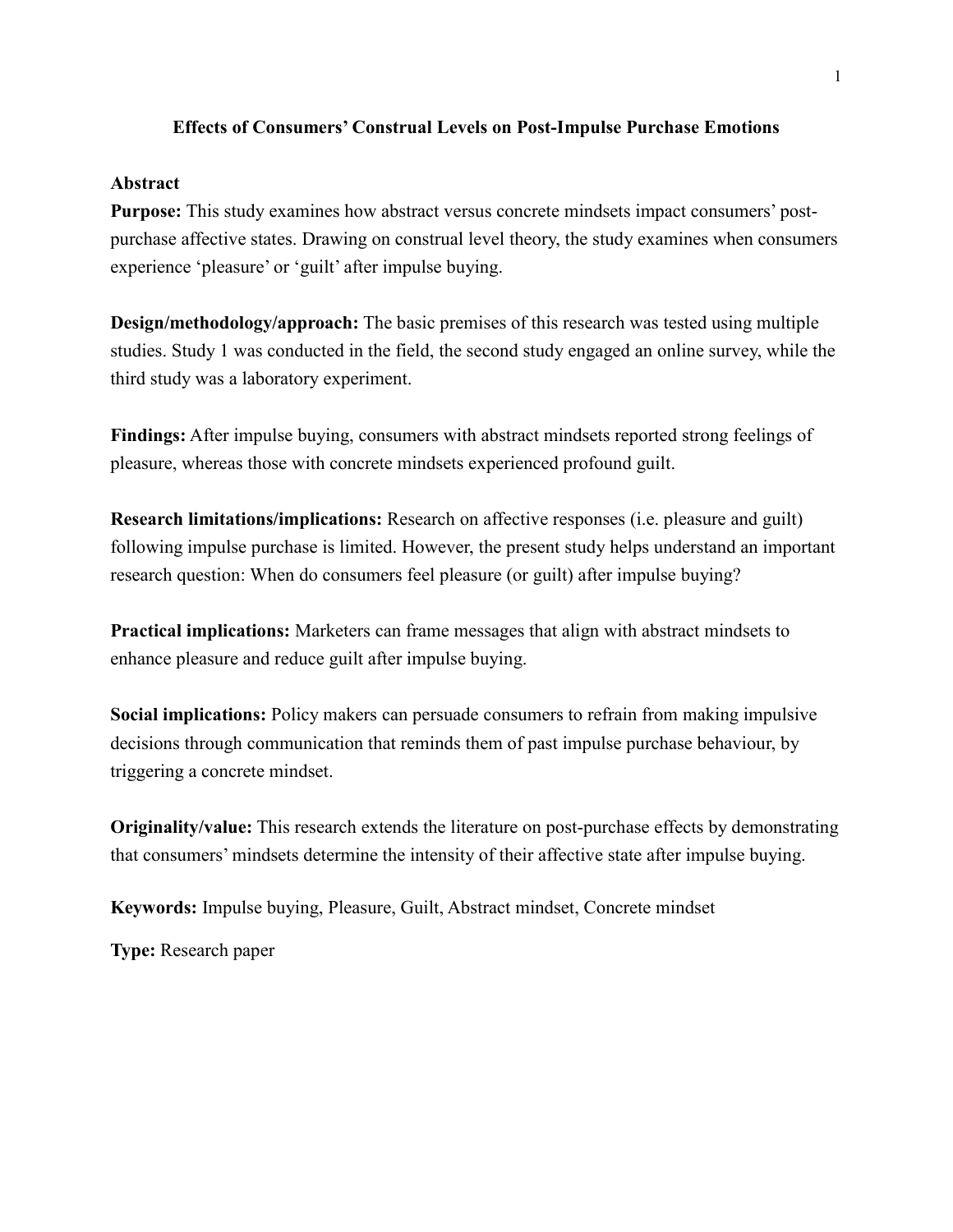# **Introduction**

Consumers often recall their shopping experiences and accompanying emotions (Bui *et al.*, 2009; Lee and Tsai, 2013; Richins, 1997), for instance, when posting about them in social media or completing customer surveys. A body of literature has identified post-purchase emotions such as satisfaction (e.g. Oliver, 2010; Oliver and Swan, 1989), delight (e.g., Chitturi *et al*., 2008), regret (e.g. Bui *et al.*, 2009; Chu *et al.*, 2013), and pleasure/happiness (e.g. Alba and Williams, 2012). Since most (70-80%) purchase decisions are made in-store (Bell *et al.*, 2011; Hui *et al.*, 2013; Underhill, 2000), some researchers focused on consumer emotional states evoked by impulse buying. These studies show that two affective states result from impulse buying: pleasure and guilt (Gardner and Rook, 1988; Goldsmith *et al.*, 2012; Mukhopadhyay and Johar, 2007).

While extant research has investigated the *types of emotion* evoked after impulse purchases, it has not considered *when* consumers strongly feel the specific post-impulse purchase emotions. Since psychological literature suggests that people's emotions are not always stable, but changes over time (Houben, Noortgate, and Kuppens 2015; Kuppens, Oravecz, and Tuerlinckx 2010; Larsen 1987), it is expected that the intensity of post-impulse purchase emotion can also vary depending on various factors. If so, more research is needed to identify the boundary conditions of post-impulse-buying affective states and therefore examine when consumers experience positive/negative emotions post impulse purchase.

This study uses construal level theory to identify the boundary condition of consumers' postpurchase affective states. This theory posits that when people feel psychologically distant from an object, their mindsets become more abstract; they focus on its abstract and goal-relevant elements. Contrastingly, when the object is psychologically near, people have concrete mindsets and focus more on concrete and goal-irrelevant attributes of the object (Liberman and Trope,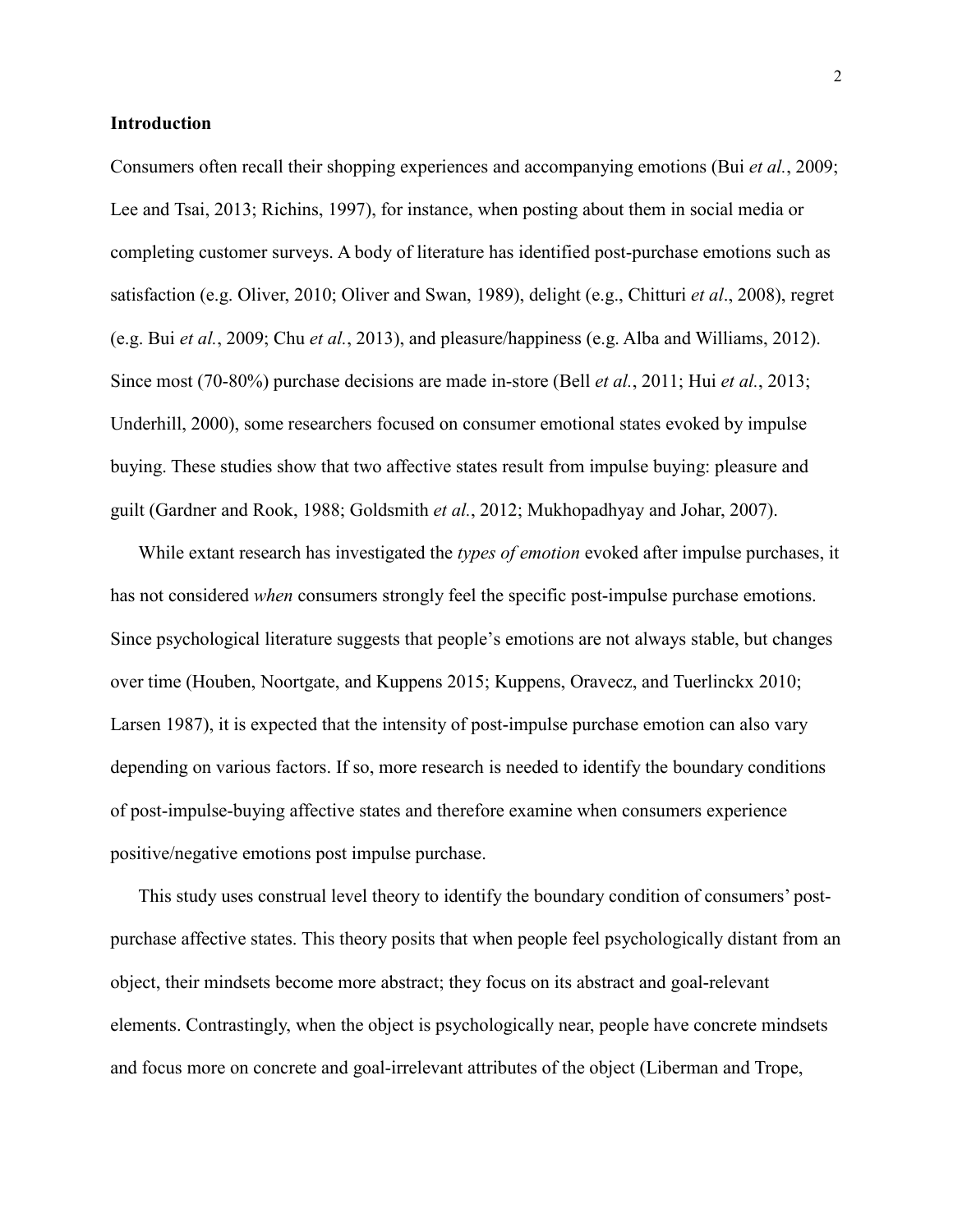2008; Trope and Liberman, 2003, 2010; Trope *et al*., 2007). For instance, when consumers imagine purchasing a laptop in the distant (near) future, they tend to have a more abstract (concrete) mindset and focus on more abstract (vs. concrete) attributes of the product. For example, they can focus on either abstract (brand image, product design) or concrete attributes (e.g. weight, portability, and usability) in their purchase decision. The abstract versus concrete mindset has been shown to influence consumers' decision making (e.g., Xu, Jiang, and Dhar 2013; MacDonnell and White 2015). Based on this theory, the current study focuses on two types of affective states (i.e. pleasure and guilt) and investigates the impact of consumers' construal level on their affective state after impulse buying. Using three studies, this research shows that while pleasure is more likely to impact consumers with abstract (versus concrete) mindsets, consumers with concrete (versus abstract) mindsets are more likely to experience guilt.

Our study contributes to the literature in several ways. First, consumers' affective states evoked by past shopping experiences influence their repurchase intentions, word-of-mouth (Chitturi *et al*., 2008), brand (or store) loyalty (Chaudhuri and Holbrook, 2001), and subsequent decision-making (Hasford *et al.*, 2015). Thus, identifying the boundary conditions of postimpulse purchase emotion helps to better understand and more accurately predict consumers' responses. To the best of our knowledge, this is the first study to show that post-impulse purchase emotion varies depending on consumers' construal mindsets. Second, our research helps consider fundamental questions about consumers' self-control failure. For instance, even though consumers may have experienced not only pleasure but guilt during past impulse-buying episodes, why is it difficult to refrain from such behaviours? Conversely, why do consumers experience intense guilt even though they may have been pleased with their past impulse-buying experience? Our research provides clues to answer these questions by showing how consumers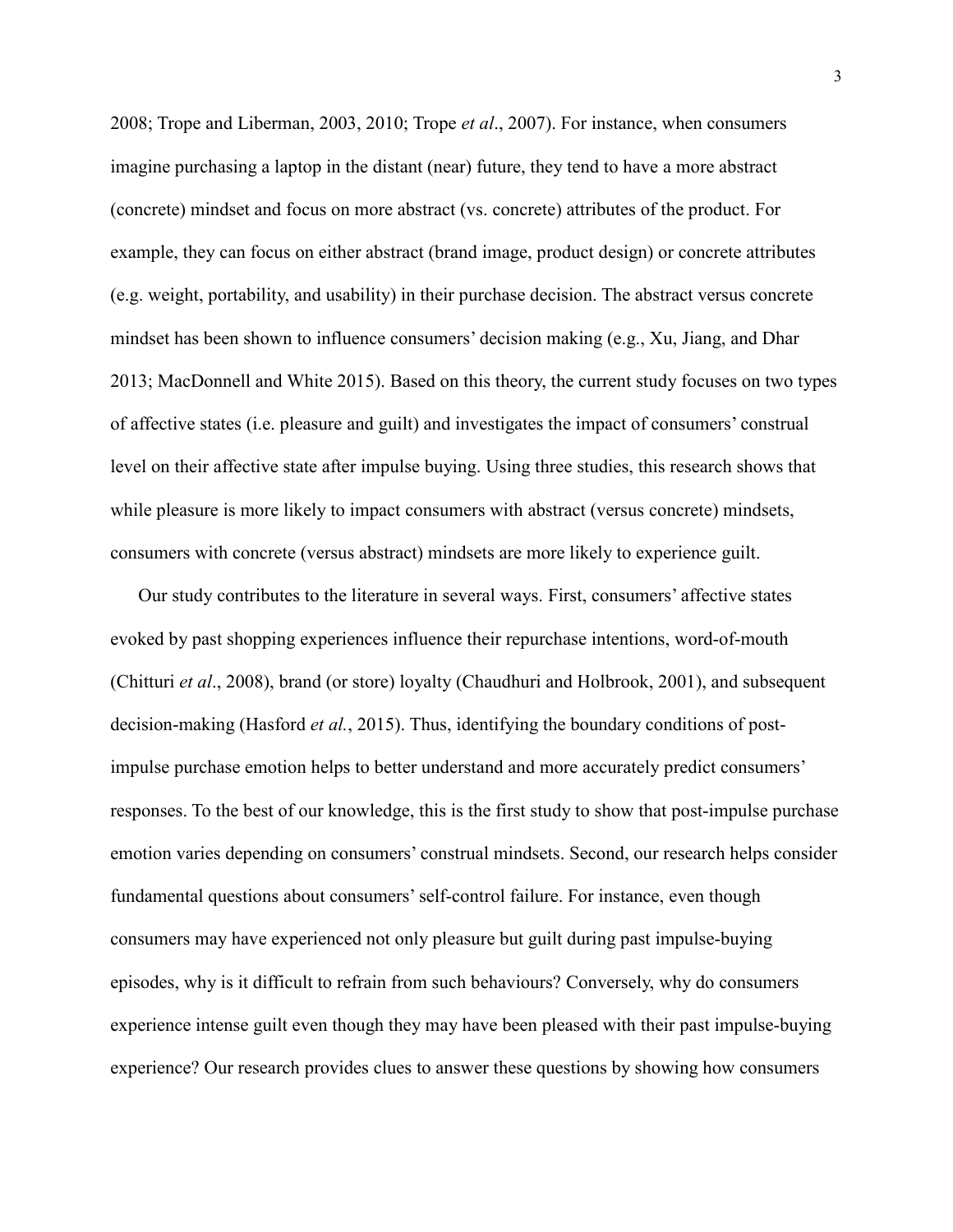with abstract versus concrete mindsets view their purchasing experiences, and how their perspectives influence their affective states. Finally, the results contribute to the extensive body of construal level literature, suggesting that construal mindsets (abstract versus concrete) predict not only consumers' decision-making on future purchasing but also evaluate their past shopping experiences.

#### **Theoretical Background**

# *Consumers' Affective States after Impulse Buying*

Generally, impulsive buying provides an opportunity to experience both pleasure and pain associated with the buying behaviour (Rook 1987). The feeling of pleasure includes related emotions such as 'feeling good' and 'happiness' evoked through self-indulgence and acquiring something for oneself. Consumers also experience pain due to financial (e.g. waste of money) and psychological (e.g. self-control failure) problems after impulse buying. Research shows that 'the impulse to buy is hedonically complex and may stimulate emotional conflict' (Rook 1987, p.191).

Some studies focused on the act of impulse buying and associated changes generated in consumers' affective states. For example, in an interview conducted by Rook (1987), 29% of participants cited mixed emotions such as pleasure evoked after purchasing an attractive product, while acknowledging the reality of refraining from indulgence after impulse buying. During the interview, most consumers reported that impulse buying resulted in increased feelings of both pleasure and guilt. Rook (1987) also reported that because consumers derive positive, hedonic feelings such as pleasure through impulse buying, it is likely that they also experience negative feelings such as pain and guilt for exceeding their budgets or breaking norms.

Gardner and Rook (1988) confirmed that consumers experience both pleasure and guilt after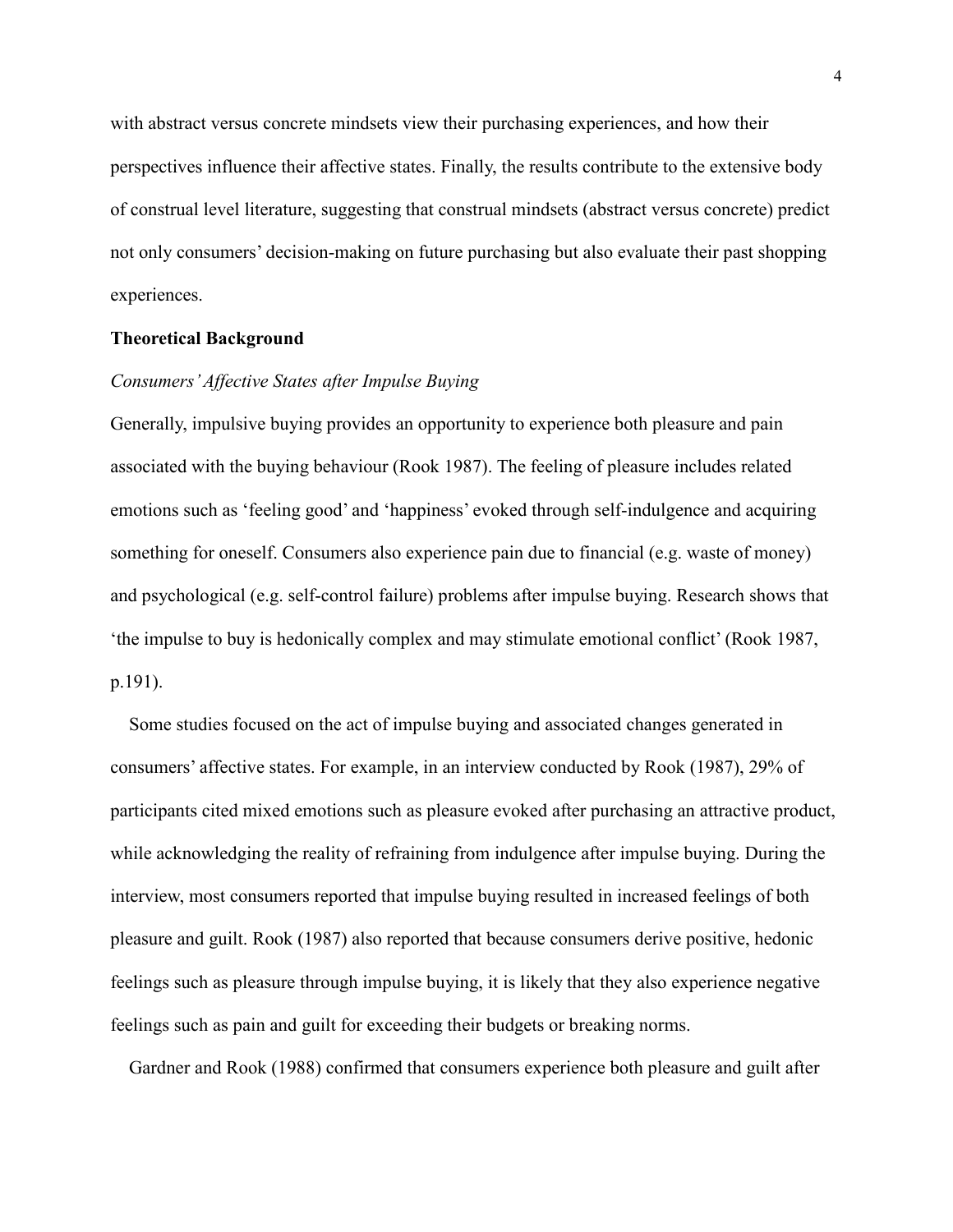impulse buying. According to Mukhopadhyay and Johar (2007), consumers had strong feelings of pleasure and guilt accompanied by regret after impulse buying, whereas those who refrained from impulse buying experienced a strong feeling of pride. Similarly, Goldsmith *et al.* (2012) reported that consumers feel both pleasure and guilt after hedonic, indulgent consumption.

The question is, why do these affective states occur after impulse buying? Literature on goalbased appraisals answers this question (Mukhopadhyay and Johar, 2007). According to this framework, specific types of affective states are caused by distinct cognitive appraisals (Zeelenberg *et al.*, 2008) related to specific motivational goals and actions (Roseman *et al.*, 1994). As an initial work, Roseman (1991) documented specific types of affect based on a combination of outcomes (e.g. reward/punishment) and cause (e.g. circumstances/self/others). For instance, people tend to feel joy when obtaining a certain reward when they deserve it: a positive outcome. Similarly, people experience pride when they earn self-caused, punishmentabsent outcomes such as achieving academic goals, winning games.

This framework explains consumers' affective states after engaging in or refraining from impulse buying. Specifically, it is assumed that while pleasure is derived from a certain reward (i.e. item purchased), guilt develops from deserved punishment caused by one's actions (i.e. unplanned spending). People are likely to feel pride after refraining from impulse buying, since they obtained self-caused, punishment-absent outcomes (i.e. protecting their self-regulated goal of not spending).

Although previous studies have reported other types of emotions, such as excitement (Gardner and Rook 1988), the current study focuses on two types of affective states commonly reported in the literature on post-impulse purchase affect: pleasure and guilt. The next section draws on construal level theory and presents a discussion of when consumers experience strong (or weak)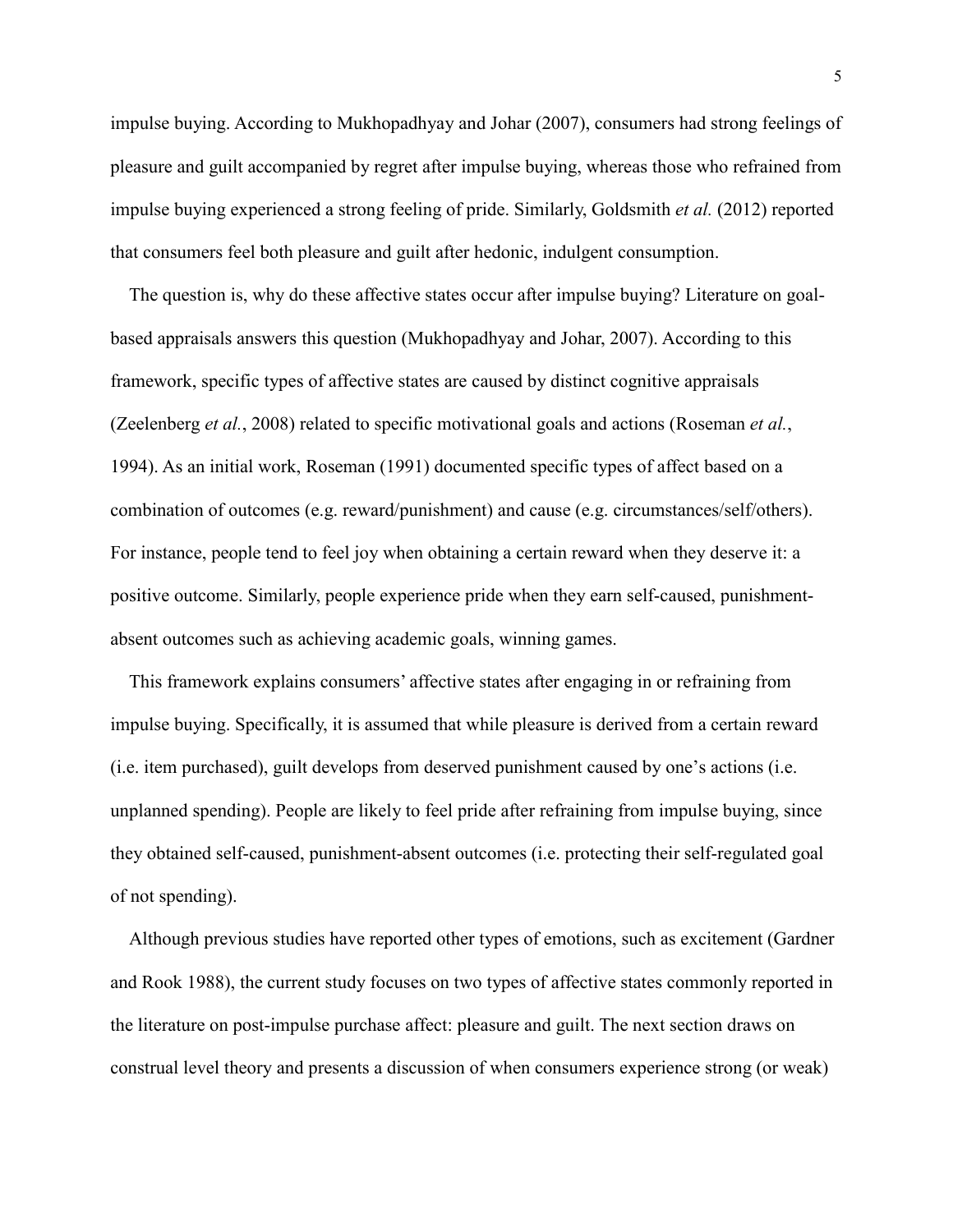feelings of pleasure and guilt after impulse buying.

# *Construal Level Theory*

Construal level theory (Trope and Liberman, 2003, 2010; Trope *et al*., 2007) posits that when individuals feel psychologically distant from an object, they form abstract mindsets (high-level construal), focusing on superordinate, goal-relevant features and desirability of the object. In contrast, when the object is psychologically near, they form more concrete mindsets (low-level construal), focusing more on subordinate, goal-irrelevant attributes and feasibility of the object (Trope and Liberman, 2010; Trope *et al*., 2007).

 Construal level theory explains various phenomena regarding consumers' cognitive and behavioural characteristics. For example, while shopping for an MP3 player in the distant future, a consumer may focus on sound quality (goal-relevant, abstract attribute). However, while shopping for the same MP3 player in the near future (e.g. tomorrow), consumer decision is guided by size and portability (goal-irrelevant, concrete attributes) (Hamilton and Thompson, 2007). While choosing from a large assortment, consumers with abstract (vs. concrete) mindsets perceive the assortment options as more similar and accordingly experience less choice difficulty (Xu, Jiang, and Dhar 2013). When abstract (vs. concrete) mindset is activated, a request for time (vs. money) yields favorable charitable-giving behaviour (MacDonnell and White 2015).

 Although the majority of literature on construal level theory focuses on the impact of temporal distance to a future event on people's mindsets, some studies focus on the relationship between temporal distance to a past event and people's mindsets. Kyung, Menon, and Trope (2010) show that a past event, recalled in a concrete mindset, feels closer than when recalled in an abstract mindset.

Past research has manipulated people's construal mindsets by employing a cognitive task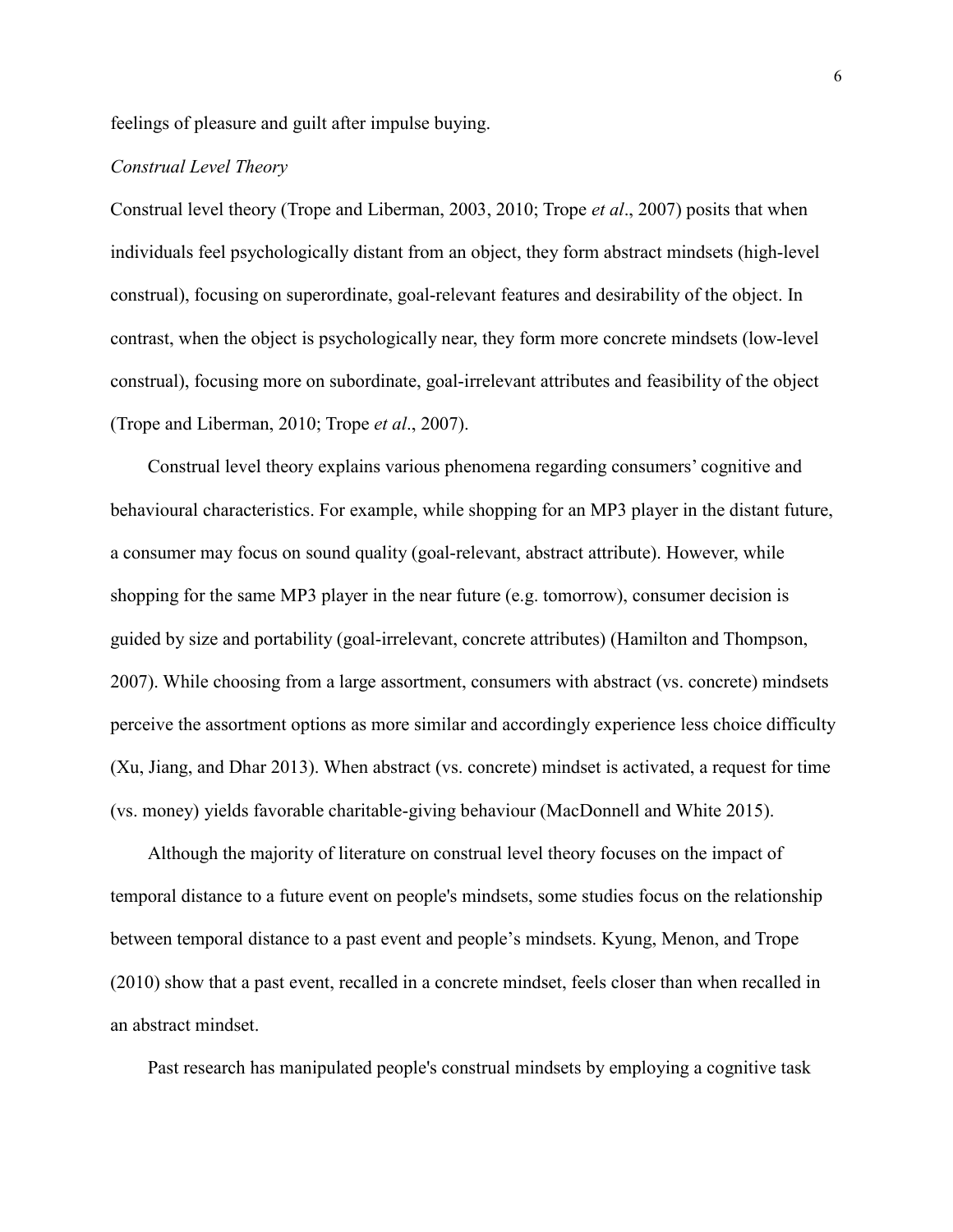(e.g. Navon task, why/how task, and category task). For instance, in the Navon (1977) task, participants are presented with large letters composed of small letters and asked to focus on the large letters (abstract mindset) or the small letters (concrete mindset) (see Appendix for examples of stimuli). In the category task, participants are instructed to generate superordinate category labels (abstract mindset) or subordinate exemplars (concrete mindset) for words (e.g. beer, book, professor) (Hansen and Trope, 2013; Lee *et al*., 2014).

### *Hypotheses*

Drawing on construal level theory, this study assumes that the intensity of each affective state varies depending on the construal level of previous impulse-buying episodes. It is assumed that consumers have strong feelings of pleasure when impulse buying is construed with an abstract mindset and strong feelings of guilt when construed with a concrete mindset. These assumptions are based on the following three arguments.

First, contradiction may arise during an impulse purchase, as one should typically be motivated to adhere to a descriptive norm (e.g. avoiding wasteful spending), but realizes the purchase has been made. This contradiction is better managed by individuals with abstract mindsets. For example, research shows that those with abstract mindsets have a tendency toward flexible construal of inconsistencies and contradictions between situations (Förster *et al*., 2004) and are less likely to experience feelings of discomfort when confronting such contradictions, compared to consumers with concrete mindsets (Förster *et al*., 2004; Hong and Lee, 2010). Since consumers may experience both pleasure and guilt following impulse purchases, the study posits that people with abstract mindsets can handle guilt associated with such purchasing behaviour better than can their counterparts.

Consumers with abstract mindsets, compared to those with concrete mindsets, may not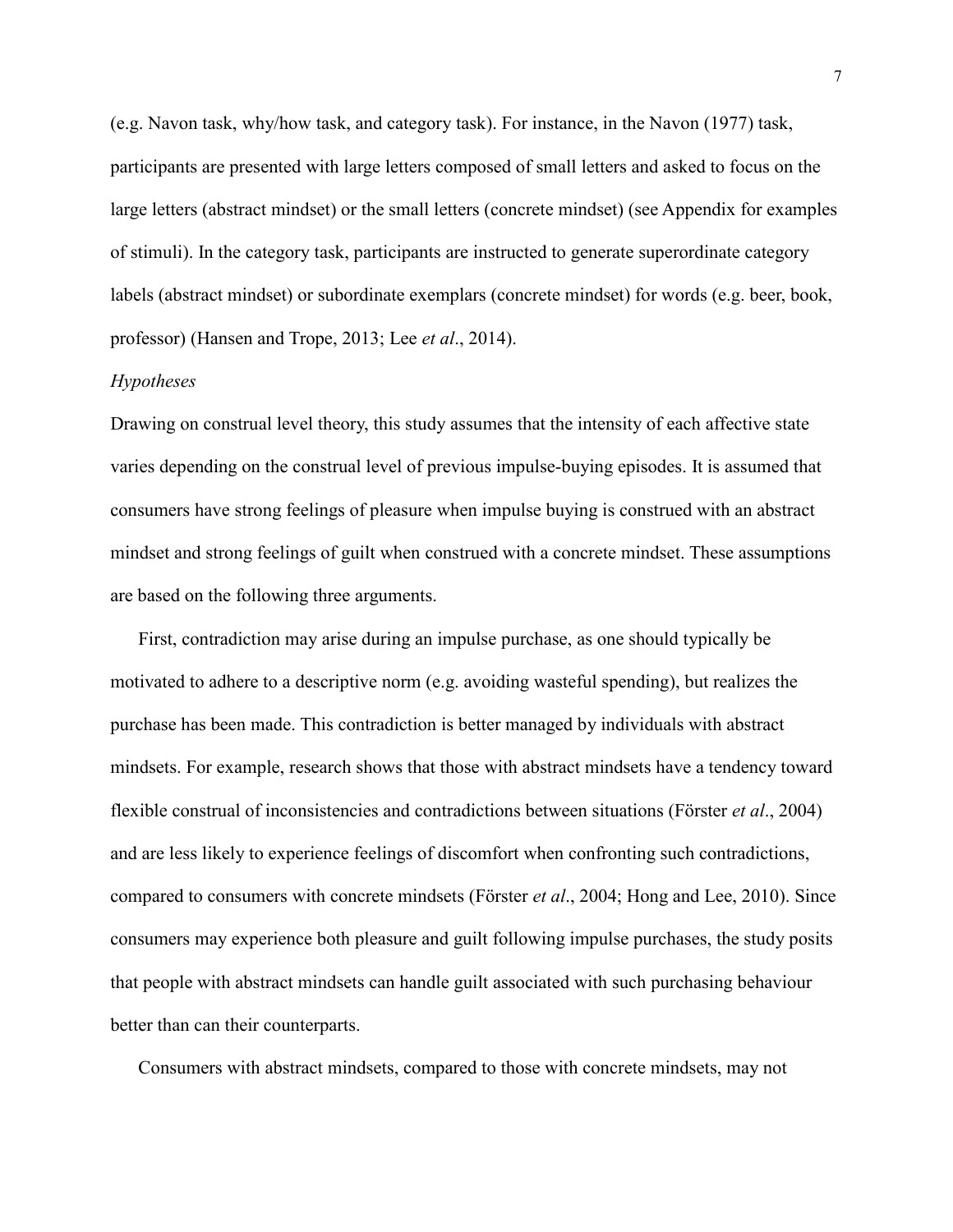experience discomfort when facing the contradiction, and this may enhance their feelings of pleasure. Contrastingly, consumers with concrete mindsets interpret things in detailed and specific terms and pay more attention to contradictions and conflicts (Trope and Liberman, 2003). They become more sensitive to the emotional inconsistencies experienced after the impulse buy and may focus on feelings of guilt for violating existing norms.

Second, whether to focus on the pros or cons of an action depends on the construal level. For instance, through impulse buying, a consumer achieves the goal of 'obtaining the product', but not the goal of 'self-control of wasteful spending' (Mukhopadhyay and Johar, 2007). Since consumers with abstract mindsets tend to focus on the pros of an action (Eyal *et al*., 2004), doing so should generate strong feelings of pleasure by focusing on the positive feelings associated with obtaining the product. Conversely, since consumers with concrete mindsets tend to focus on the cons of the action (Eyal *et al*., 2004), doing so is likely to generate strong feelings of guilt by highlighting negative aspects such as not adhering to norms or not regulating spending.

Third, whether to focus on the benefits themselves or the costs incurred to obtain the benefits depends on the construal level. As opposed to those with abstract mindsets, consumers with concrete mindsets focus on the costs incurred to derive these benefits (Bornemann and Homburg, 2011). Therefore, in impulse buying, a consumer with an abstract mindset focuses on the product and its benefits, which is likely to generate strong feelings of pleasure associated with obtaining the product. In contrast, a consumer who focuses on the costs incurred to obtain the product's benefits may focus on the guilt experienced as a result of making an unnecessary expenditure due to impulse buying. Based on the above, the following hypotheses are proposed:

H1: Consumers with abstract mindsets experience greater pleasure after impulse buying

(vs. refraining from impulse buying) compared to individuals with concrete mindsets.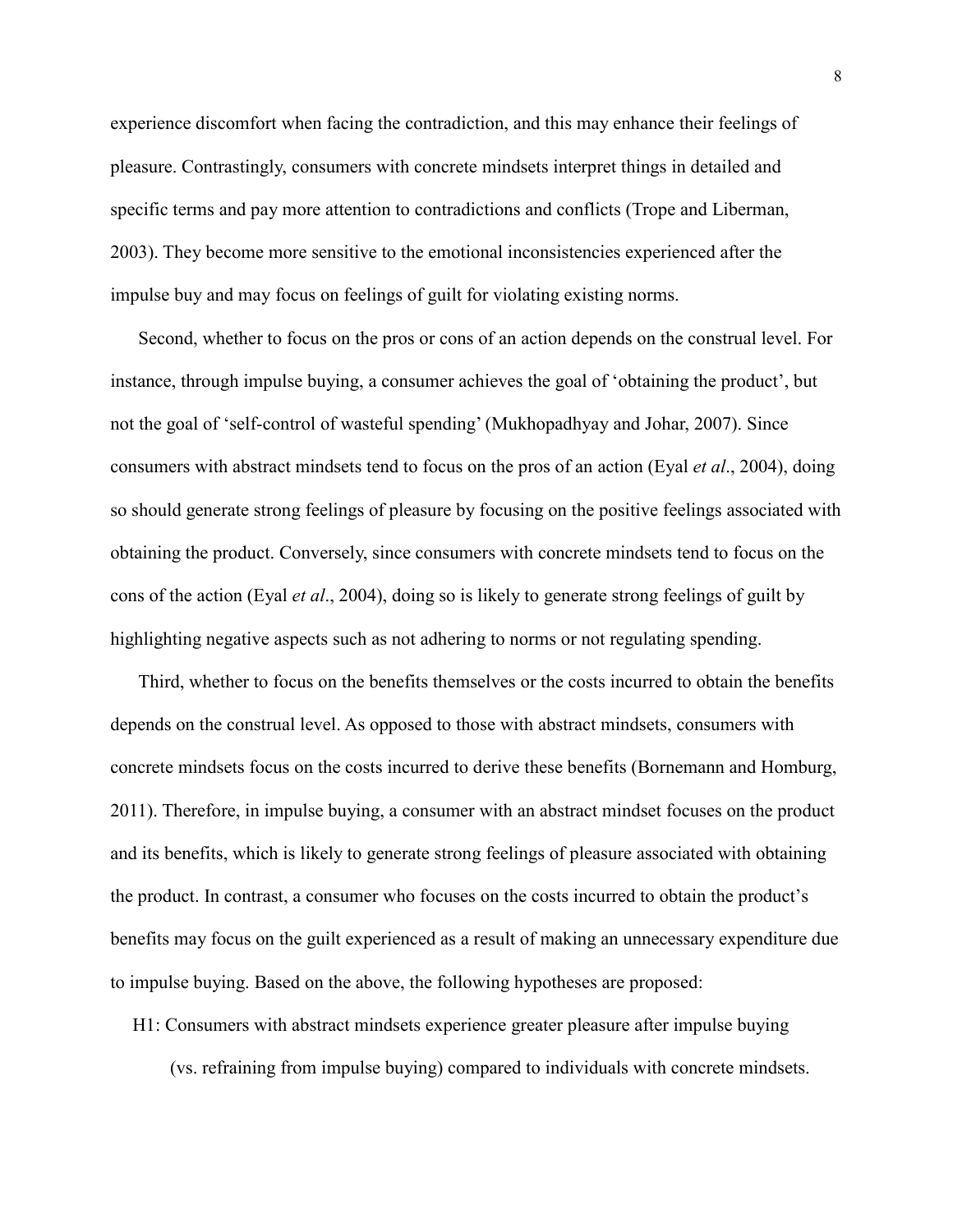H2: Consumers with concrete mindsets experience more guilt after impulse buying (vs. refraining from impulse buying) compared to individuals with abstract mindsets.

To test these hypotheses, we conducted three experiments that employed different construal mindsets manipulation: temporal distance (Study 1), Navon task (Study 2), and the category task (Study 3).

# **Study 1**

Study 1 established that mindsets could influence feelings after an impulse-buying episode. Specifically, the focus is a situation where the consumer indulges in impulse buying at a travel destination (Crawford and Melewar, 2003). As reviewed, most of the research examined the effect of consumers' construal mindsets on their decision by manipulating temporal distance to the purchase goal (e.g., Goodman and Malkoc, 2011; Martin, Gnoth, and Strong, 2009). Following these studies, we investigate how temporal distance to the past impulse purchase affects consumers' affective states. Using the longitudinal method, two surveys at different times were conducted for these consumers. Since the second survey is more temporally distant to impulse buying, it is assumed that the time (i.e. temporal distance) might make consumers' mindsets more abstract and alter their affective states (i.e. pleasure and guilt).

#### *Sample*

In this online survey, the sample comprised 310 consumers living in metropolitan areas in Japan  $(M<sub>age</sub> = 41.73, 143$  males and 167 females). Sampling conditions were set as follows: (1) they took a domestic trip at least once between July 13 and August 31, 2013; (2) they indulged in impulse buying for themselves (not others) at the destination. Some consumers who impulsively purchased low-priced consumer goods (e.g. snacks, drinks) may forget the details. To prevent this, another condition was set: (3) they spent above JPY 3,000 (around USD 26) on the impulse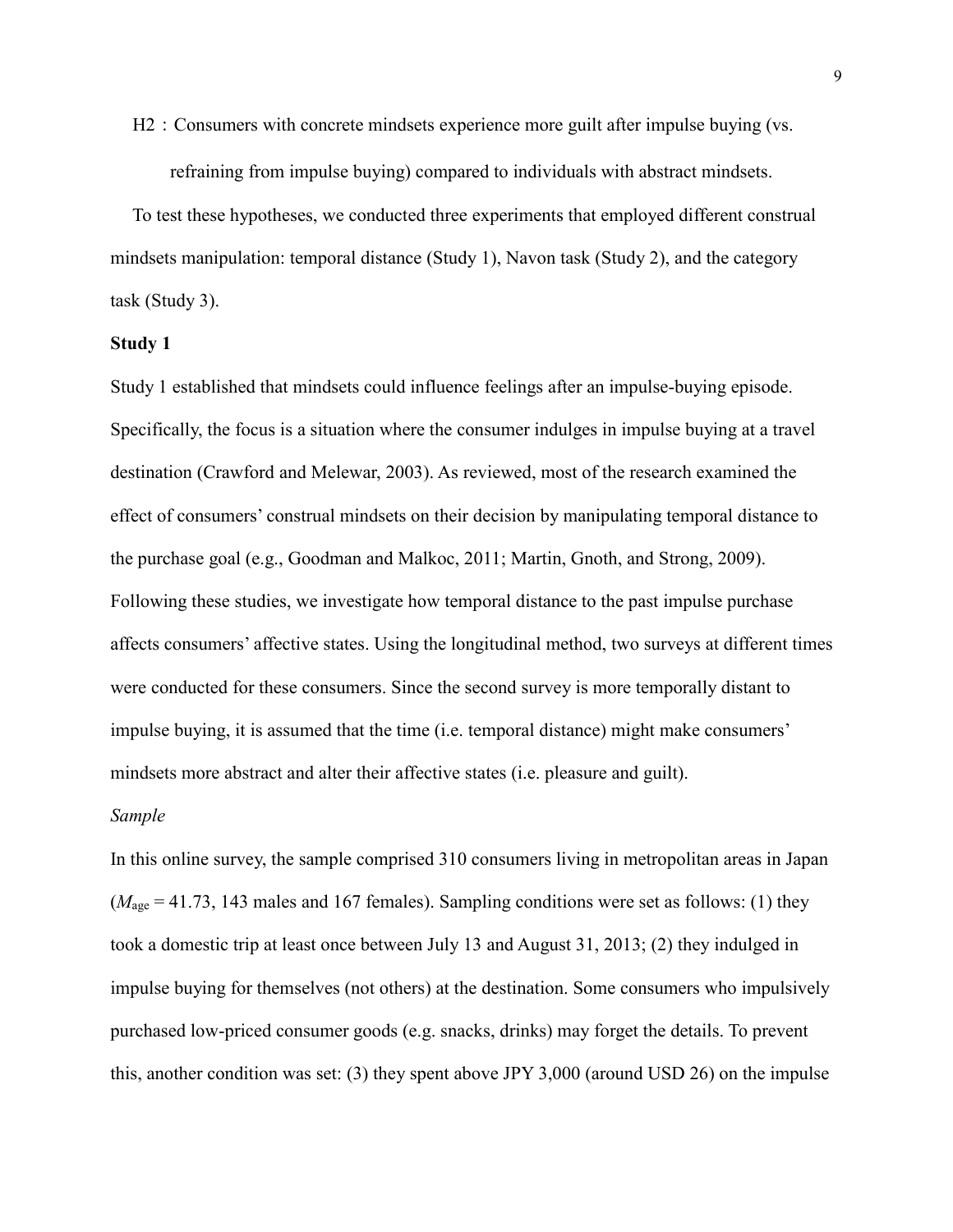#### *Method*

*Time period 1 (T1)*. The T1 survey was conducted on September 1, 2013. Respondents were asked to recall their trip and describe the destination and date. Then they identified the category and price of their impulse purchase at the destination. Finally, they explained the pleasure ('I feel pleasure') and guilt ('I feel guilty') they experienced when reminiscing about the purchase using a seven-point scale (' $1 = Not$  agree' to ' $7 = Agee$ ').

*Time period 2 (T2)*. Three months later (December 1, 2013), the T2 survey was conducted. About 48 respondents were excluded, as they described impulse buys below JPY 3,000 in the T1 survey. The remaining 262 respondents were called to participate in the T2 survey, and 200 respondents participated. They were instructed to indicate their feelings of pleasure or guilt when recalling the impulse buy using a seven-point scale. To examine the impact of individual difference on the frequency of impulse buying in the post-purchase affective state, consumers' impulsive buying tendencies were measured ('I often buy things spontaneously') (Rook and Fisher, 1995) using a seven-point scale ('1=Not agree' to '7=Agree').

### *Results and Discussion*

About 38 respondents who failed to recall their impulse-buying experiences were excluded. The rest of the sample  $(n = 162)$  was used for analysis. On average, respondents spent approximately JPY 15,000 (USD 132) (*M*Price = 14497) on their impulse buy, mainly purchasing clothing, bags, cutlery, and souvenirs exclusive to the destination.

Because all study items were measured by self-reported measurements using a single method, the possibility of common method variance (CMV) was addressed from several approaches. In line with Podsakoff et al. (2003), we took several procedural remedies. First, subjects were not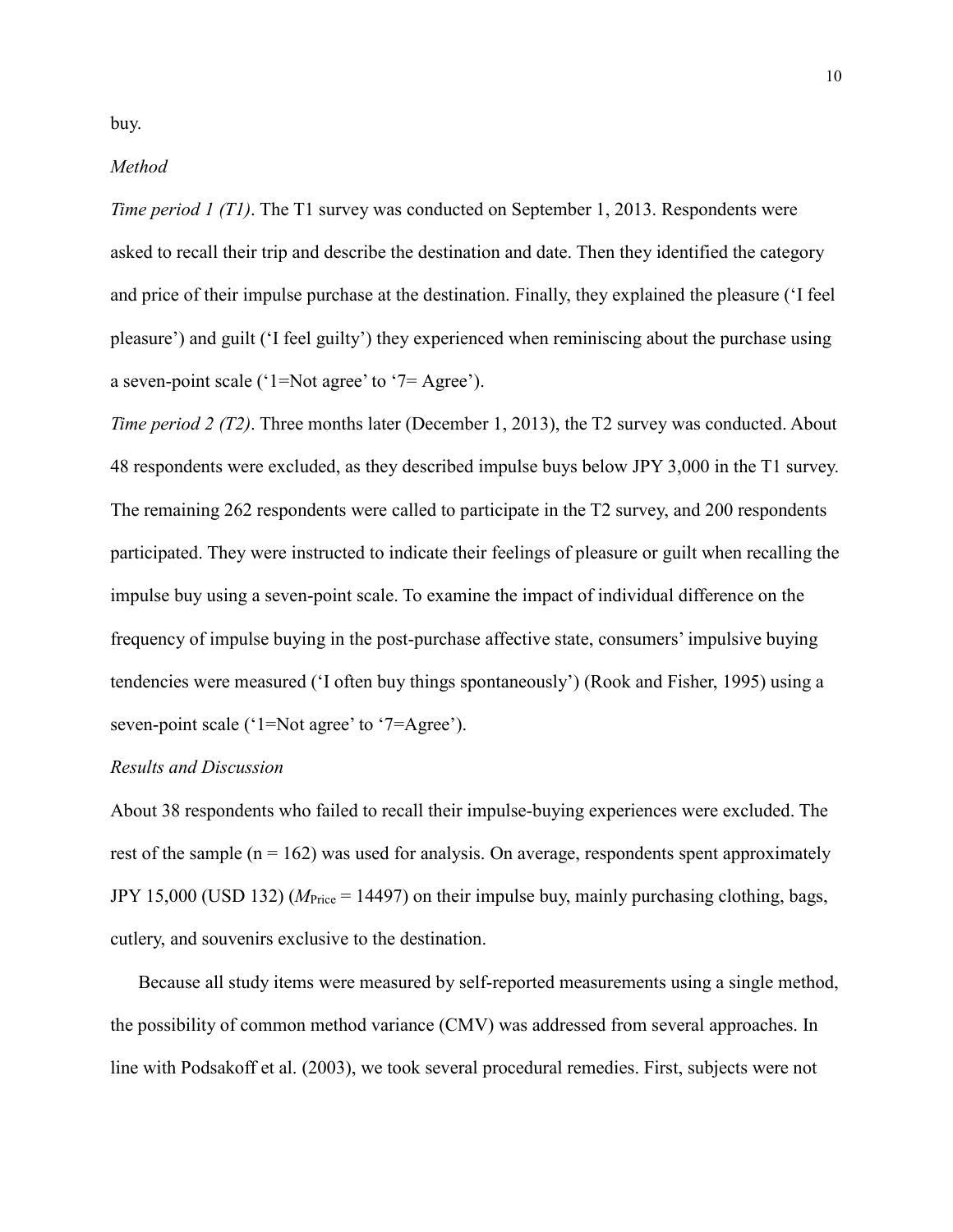aware of the study hypotheses and their responses were anonymous. Second, item ambiguity was reduced by avoiding unusual and ambiguous words, and the order of the measurement items was randomized (Malhotra, Kim, and Patil 2006). Third, "temporal separation" of measurement across times T1 and T2 was also engaged (Podsakoff et al., 2003). In addition to procedural remedies, we also took statistical remedies to assess the extent to which CMV affected the results. A confirmative factor analysis (CFA) was performed following a recent study (Leckie, Nyadzayo, and Johnson 2016). In the CFA model, all the manifest items were included as the indicators of a single factor representing method effects (Malhotra. Schaller, and Patil 2017). The model indicated poor fit ( $\chi^2$  = 15.312, *df* = 8, p < .001, GFI = .673, AGFI = .629, CFI = .770, RMSEA = .075). This result suggests that CMV was unlikely to be a serious issue.

Further, multivariate analysis of covariance (MANCOVA) was conducted, with temporal distance (T1 and T2, a within-factor) as an independent variable and affective state (pleasure and guilt) as the dependent variable, controlling the impact of the product's price and impulse-buying tendency as covariates that could influence respondents' post-purchase affective states. Consistent with our hypothesis, temporal distance significantly influenced participants' affective state (Wilks'  $\lambda = .855$ , F (1, 159) = 8.904, p < .0001,  $\omega^2 = .081$ ). Specifically, the feeling of pleasure in T2 was higher than in T1 ( $M_{\text{T1}}$  = 4.796 vs.  $M_{\text{T2}}$  = 5.043, p < .0001), whereas the feeling of guilt in T2 was lower than in T1 ( $M_{\text{T1}} = 2.691$  vs.  $M_{\text{T2}} = 2.370$ , p < .0001). However, the impact of covariates was insignificant in both pleasure and guilt (*F*s (1, 159) < .100, *p*s  $> .750$ ;  $\omega^2$ s = .00[1](#page-11-0))<sup>1</sup>.

-

<span id="page-11-0"></span><sup>&</sup>lt;sup>1</sup> From some perspectives, we can explain the result that impulsive buying tendency had no effect on consumers' affective states. For example, Kacen and Lee (2002) show the effect of impulse buying trait on impulse purchase behaviour is significantly smaller among Asian (vs. Caucasian) consumers. Since our study was conducted with Japanese consumers, there is a possibility that impulse-buying tendencies they reported did not have a strong relationship with their frequency of impulse purchase and did not affect how strongly they felt emotionally afterward.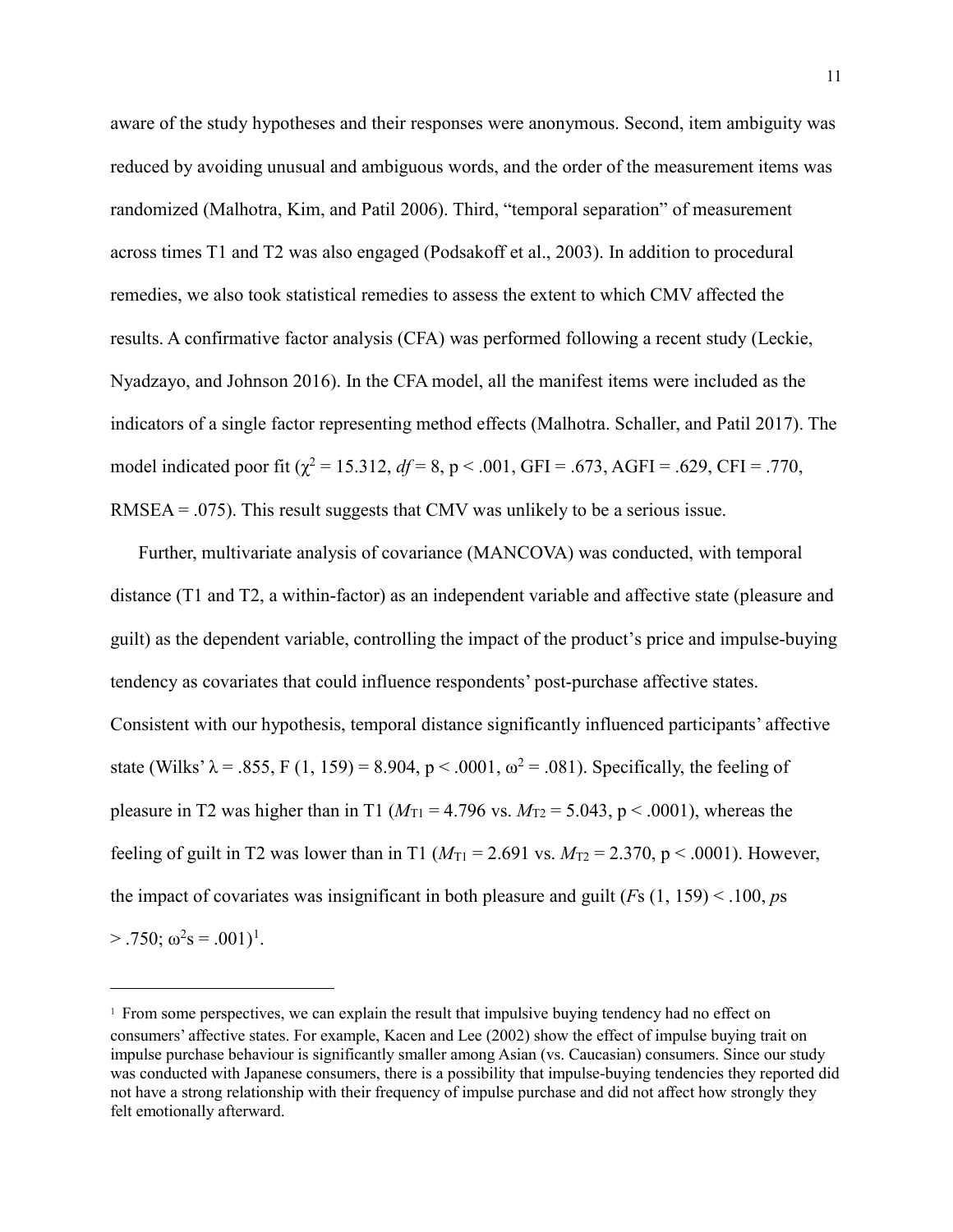For Study 1, the results support the hypotheses. In the T2 survey, respondents perhaps felt their impulse buying as more temporally distant than those in the T1 survey and considered the purchases using an abstract mindset. Since respondents with abstract mindsets tend to focus on the pros (versus cons) and benefits (versus costs) of a past shopping experience, they may experience more pleasure and less guilt when recalling their impulse buys in the survey.

As with most field studies, potential threats to internal validity exist. For instance, rather than shifting mindsets, consumers may have reduced cognitive resonance about their decisions (i.e. impulse buying). In addition, there is a possibility that participants' memory about their past impulse purchase distorted from the T1 survey to the T2 survey. To overcome these issues, we conducted Study 2 to measure participants' affective state by a single survey after engaging in a manipulation task of construal mindsets.

# **Study 2**

# *Participants and Design*

Study 2 was conducted by using an online survey. In total, 76 consumers ( $M_{\text{age}} = 41.756, 51$ ) males, 21 females, 4 non-responses) participated in the study. The sampling condition was set so they spent above JPY 3,000 for an impulse buy on the last weekend (June 22nd or 23rd, 2019). They were randomly assigned to either the abstract or concrete conditions.

#### *Procedure*

Participants anonymously took part in seemingly unrelated studies. Further, like study 1, similar measurement procedure (e.g., randomization of items, item ambiguity) was engaged to address common method bias (Podsakoff et al. 2003). First, participants' mindsets were manipulated using a widely used technique from the marketing literature (e.g. Wright *et al.* 2011). For the manipulation, we adopted the Navon (1977) task, in which large letters composed of small letters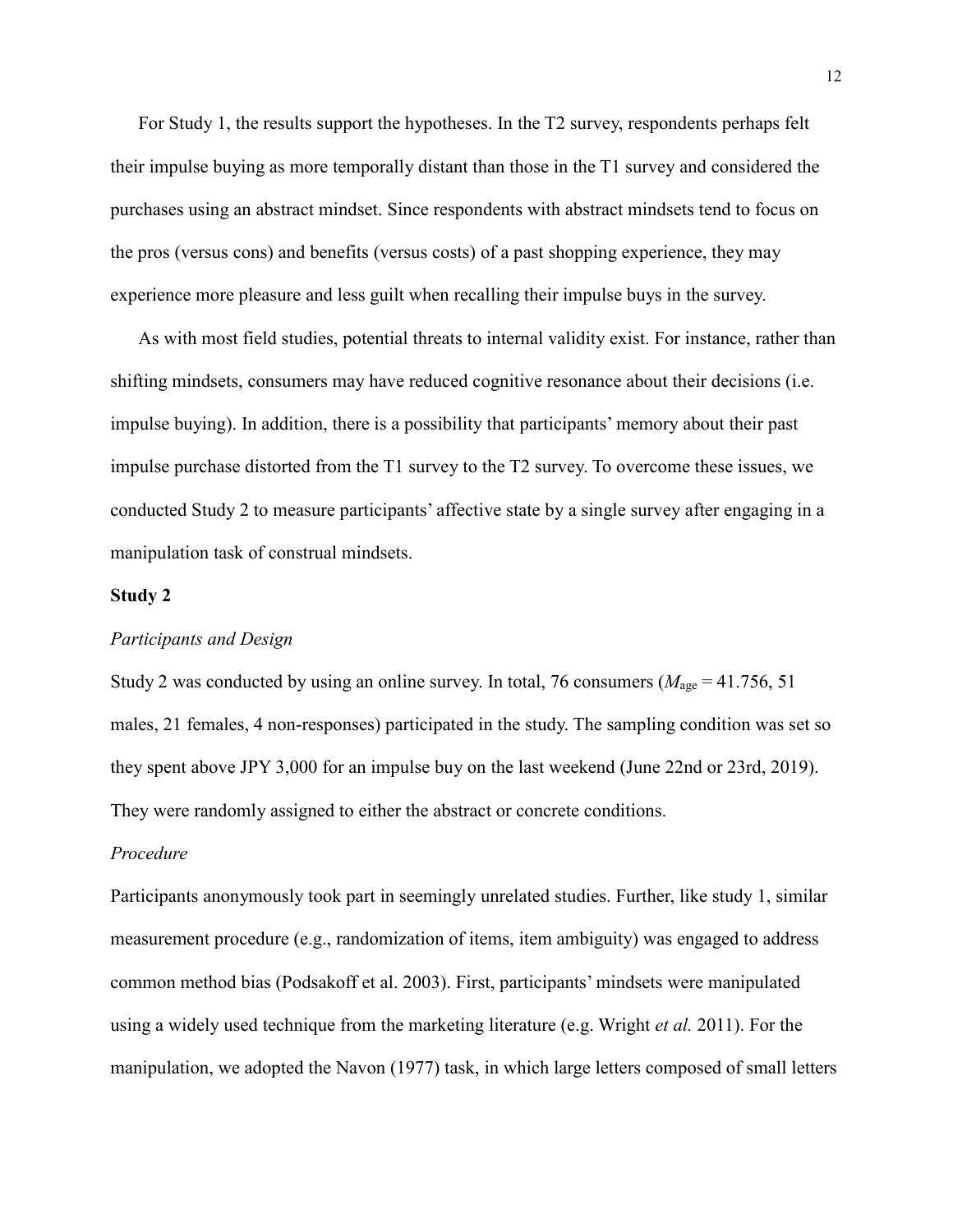are presented, and participants were asked to focus on the large letters (abstract condition) or the small letters (concrete condition) (Appendix).

Next, to determine whether this task successfully manipulated participants' mindsets, they were asked to complete Behaviour Identification Form (BIF) items (Vallacher and Wegner, 1989). Participants were given ten activities (i.e., sample activities like paying rent, eating, brushing teeth, measuring a room for carpeting) and offered two ways of identifying each activity. For example, the options for paying rent either maintaining a place to live (abstract, high-level identification) or writing a check (concrete, low-level identification). When participants chose an abstract (vs. concrete) option, the response was replaced with 1 (vs. 0). Participants' responses to all ten actions were summed to create a construal mindsets index (0 to 10), where greater values indicate higher (more abstract) construal mindsets. Finally, participants were asked to indicate the feeling of pleasure and guilt when recalling the impulse buying on June 22nd or 23rd using the same scale as Study 1. The product's price and consumer's impulse-buying tendency were also measured as in Study 1. Respondents also provided basic information on their impulse buying (e.g. purchase date, store location) and their demographic information such as gender and age.

### **Results**

*Manipulation check*. The construal mindsets index of the abstract condition was significantly higher than that of the concrete condition ( $M_{\text{Abstract}} = 5.743$ ,  $SD_{\text{Abstract}} = 2.112$  versus  $M_{\text{Concrete}} =$ 4.702, *SD*<sub>Concrete</sub> = 2.234; t (74) = 2.088, p = .040; r = .236). Therefore, the manipulation of participants' mindsets via the Navon task was considered successful.

*Pleasure and guilt.* A one-way MANCOVA was conducted with affective state (pleasure and guilt) as dependent variables, mindsets as the dependent variable, and product price and impulsebuying tendency as covariates. These covariates had no effect on the dependent variables (for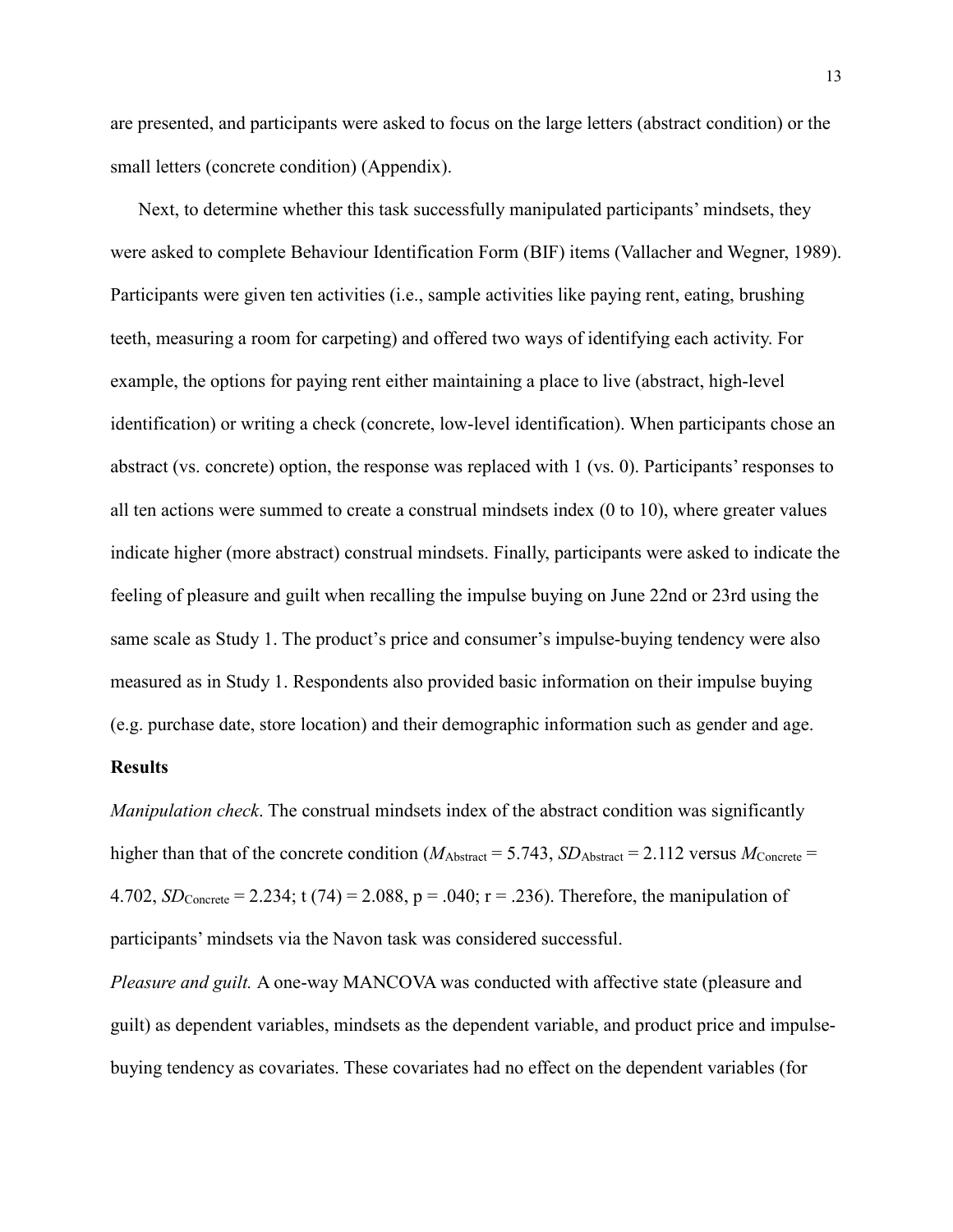price, Wilks'  $\lambda$  = .982, F (1, 70) = .643, p = .529; for impulse-buying tendency, Wilks'  $\lambda$  = .978, F  $(1,70) = .779$ ,  $p = .463$ ). More importantly, mindsets significantly influenced participants' affective state (Wilks'  $\lambda = .863$ , F (1,70) = 5.475, p = .006). Specifically, participants in the abstract mindset condition ( $n = 39$ ) reported significantly greater pleasure ( $M_{\text{Abstract}} = 5.132$ , *SD*<sub>Abstract</sub> = 1.234 versus  $M_{\text{Concrete}}$  = 4.583,  $SD_{\text{Concrete}}$  = 1.360; F (1, 70) = 3.369, p = .071;  $\eta^2$  $= .048$ ) and lower guilt ( $M_{\text{Abstract}} = 2.342$ ,  $SD_{\text{Abstract}} = 1.529$  versus  $M_{\text{Concrete}} = 3.444$ ,  $SD_{\text{Concrete}} = 3.444$ 1.843; F (1, 70) = 9.515,  $p = .003; \eta^2 = .136$ ) at 5% or 10% level, compared with those in the concrete mindset condition ( $n = 37$ ). Thus, the results from Study 1 were successfully replicated in Study 2.

#### **Study 3**

Study 3 used a controlled design to examine whether consumers' mindsets influenced their affective state after an impulse-buying episode.

# *Participants and Design*

289 Japanese undergraduate students (*M*Age = 21.26, 210 males, 79 females) participated in the experiment. A 2 (impulse buying: buying/not-buying)  $\times$  2 (mindsets: abstract/concrete) betweensubjects' design was engaged, and participants were randomly assigned to one of the four conditions. In this study, participants' mindsets and the buying/not-buying conditions were manipulated using a scenario (Mukhopadhyay and Johar, 2007). This helped provide evidence that the reported affective state (i.e. pleasure and guilt) was evoked by the impulse-buying experience in the scenario.

#### *Procedure*

Participants seemingly took part in unrelated studies and were further briefed that their responses would be anonymous. The issue of common method bias was addressed by adopting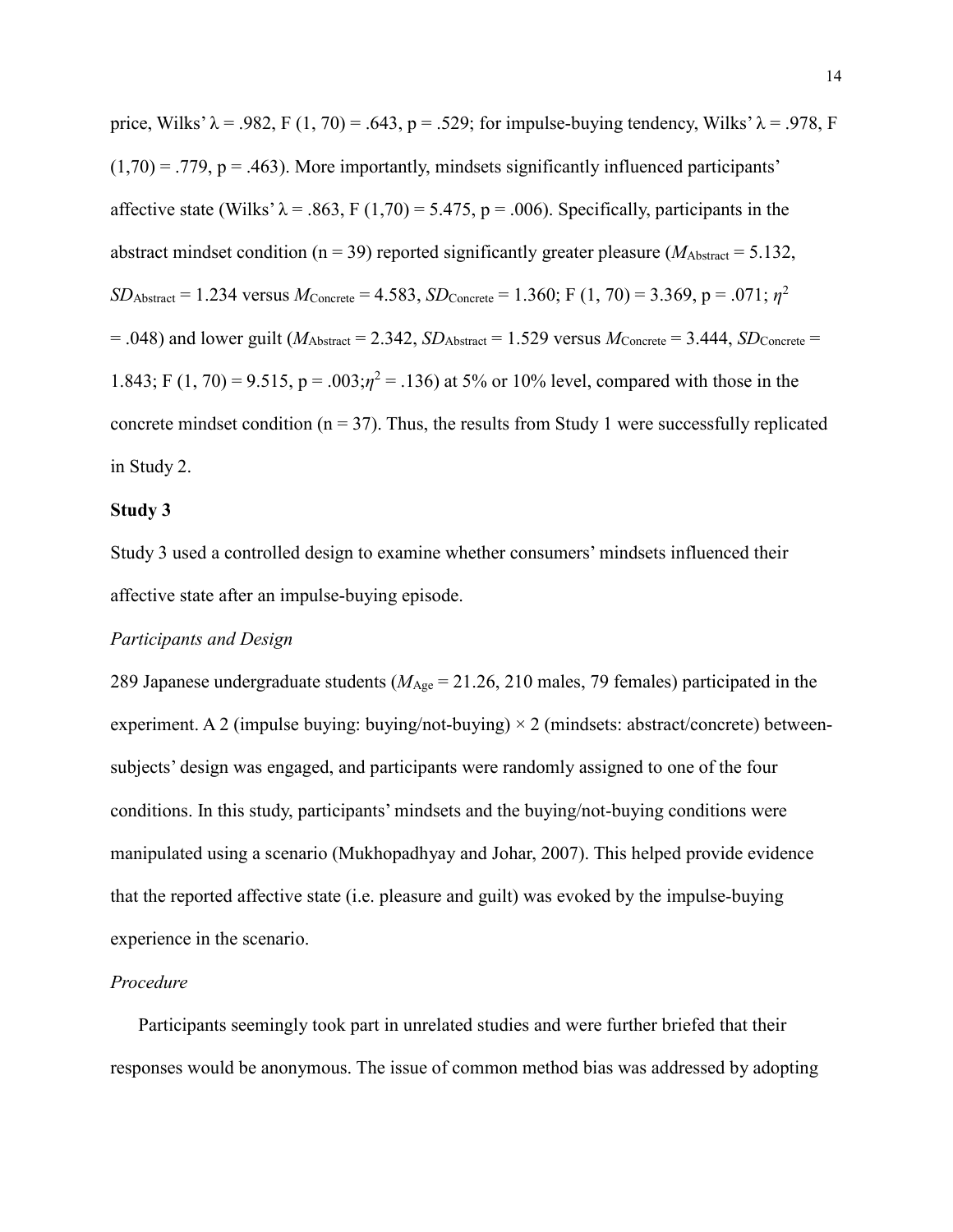similar procedural approaches mentioned in previous studies. The experimental procedure comprised of three steps. First, subjects were exposed to the impulse-buying scenario, adapted from extant research (Sultan *et al*., 2012). Participants were asked to read the following scenario:

Imagine you were shopping at a mall in your neighbourhood last week. When you stopped by an apparel shop inside the mall, you found a T-shirt very attractive. The T-shirt was priced at JPY 6000 (around USD 60). Although you felt it was a little expensive, you found the courage to buy it because you were strongly tempted to buy it at that moment *(buying condition)*/although you were strongly tempted to buy it, you refrained from doing so because you must save money *(not-buying condition)*.

Next, participants' mindsets were manipulated to examine how they construed the feelings (pleasure and guilt) generated by the scenario. They were instructed to engage in a category task to manipulate their mindsets (Hansen and Trope, 2013; Lee *et al*., 2014). For the abstract mindset condition, five words (spoon, chair, train, baseball, piano) were provided, and participants were asked to write a more abstract, high-level category in each blank (e.g. 'Spoon is an example of

). For the concrete mindset condition, participants were given five words (cutlery, furniture, transportation, sports, musical instrument) and asked to write a concrete, low-level category in each blank (e.g. '\_\_\_\_\_ is an example of cutlery').

After the manipulation task, participants were asked to imagine the scenario again and indicate the pleasure or guilt they felt, using a seven-point scale, similar to the previous experiments. At the end of the experiment, to determine whether the category task successfully manipulated participants' mindsets, they completed the BIF scale as in Study 2.

*Results*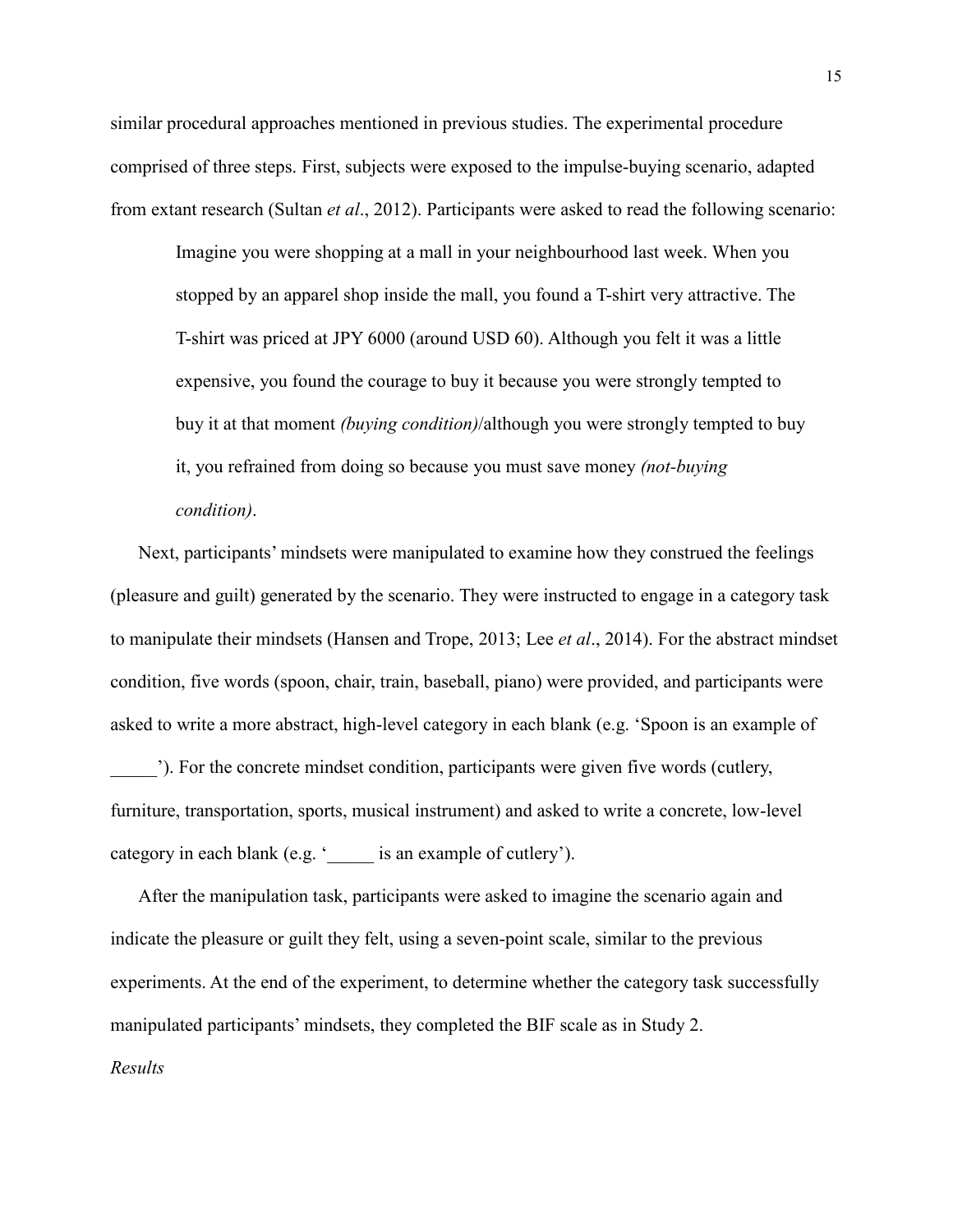Overall, ten participants failed to answer questions on their experiences or the BIF scale. They were excluded, and the remaining sample  $(n = 279)$  was used for the following analysis. *Manipulation check*. The construal mindsets index of the abstract condition was significantly higher than the concrete condition ( $M_{\text{Abstract}} = 6.028$ ,  $SD_{\text{Abstract}} = 2.028$  versus  $M_{\text{Concrete}} = 5.526$ , *SD*<sub>Concrete</sub> = 1.959; t (277) = 2.104, p = .036; r = .125). Therefore, the manipulation of participants' mindsets was considered successful.

*Pleasure and guilt*. A two-way MANOVA was conducted with impulse buying and mindsets as independent variables and affective state (pleasure and guilt) as dependent variables. The main effect of impulse buying was significant (Wilk's  $\lambda = .675$ , F (1, 275) = 65.819, p < .001) while the main effect of mindsets was insignificant (Wilk's  $\lambda$  = .990, F (1, 275) = 1.365, p = .257). Importantly, the interaction between impulse buying and mindsets was significant (Wilk's  $\lambda$ )  $= .958$ , F  $(1, 275) = 5.988$ ,  $p = .003$ ; Figure 1). For the condition of buying, participants with abstract mindsets ( $n = 74$ ) reported experiencing greater pleasure and lower guilt than those with concrete mindsets (n = 65) (for pleasure,  $M_{\text{Abstract}} = 5.405$ ,  $SD_{\text{Abstract}} = 1.097$  versus  $M_{\text{Concrete}} =$ 4.631, *SD*<sub>Concrete</sub> = 1.616; F (1, 275) = 8.732, p = .003;  $\eta^2$  = .032; for guilt, *M*<sub>Abstract</sub> = 2.743,  $SD_{Abstract} = 1.434$  versus  $M_{Concrete} = 3.430$ ,  $SD_{Concrete} = 1.992$ ; F (1, 275) = 6.456, p = .012;*n*<sup>2</sup> = .023). However, for the condition of refraining from buying, differences in both pleasure and guilt between the abstract ( $n = 68$ ) and concrete mindsets ( $n = 72$ ) conditions were insignificant  $(F (1, 275) < 1.200, p > .295)$ . These results are consistent with H1 and H2.

[Insert Figure 1 here]

#### **General Discussion**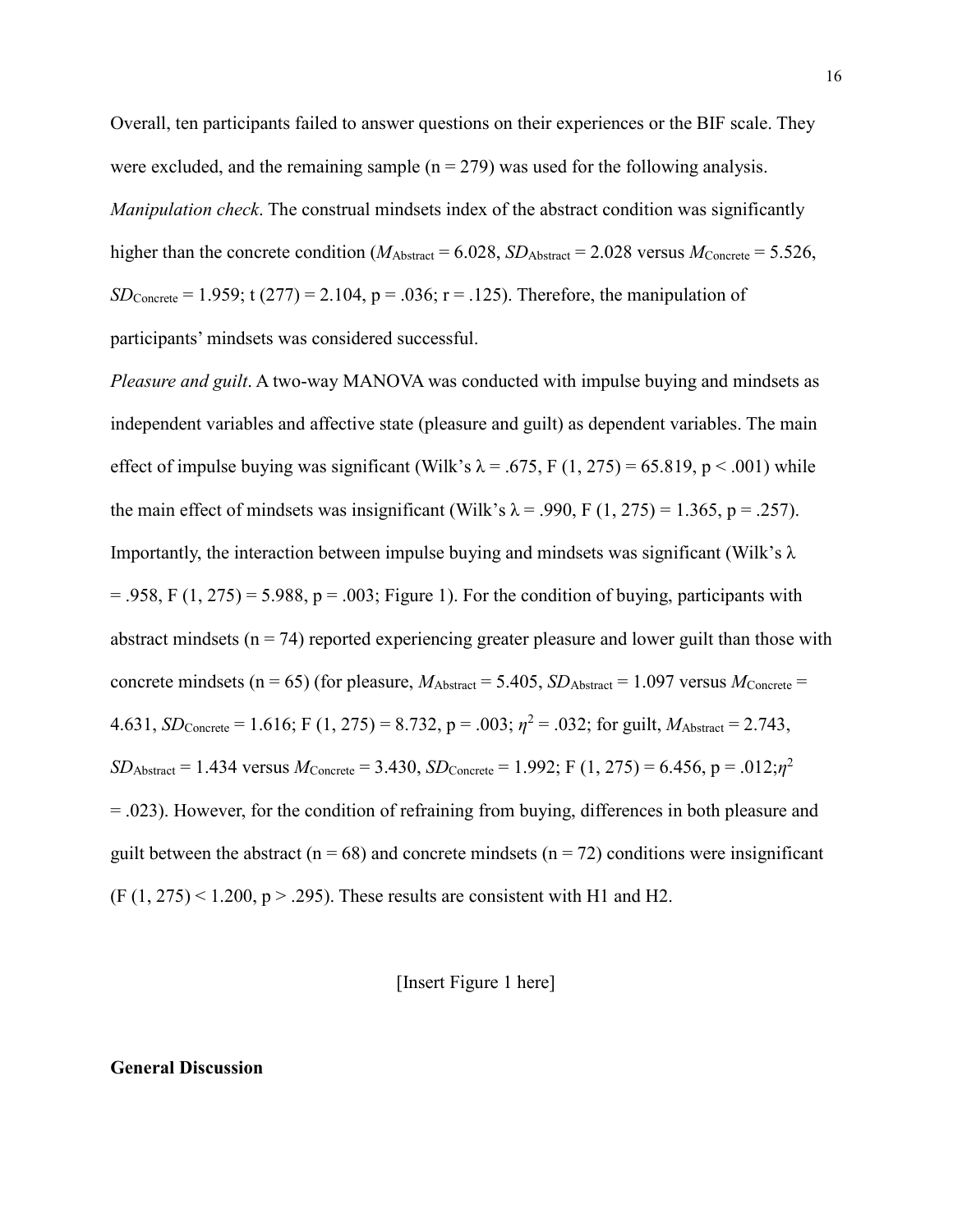Across the three studies, we demonstrated that consumers with abstract (vs. concrete) mindsets experienced strong feelings of pleasure, whereas those with concrete (vs. abstract) mindsets experienced higher guilt. These effects were consistently observed in the studies employing different manipulations of mindsets: temporal distance (Study 1), Navon task (Study 2), and the category task (Study 3). Consequently, the results support both H1 and H2.

The study results have theoretical implications. First, as reviewed, past studies show that consumers tend to feel both pleasure and guilt after impulse purchases (Gardner and Rook, 1988; Goldsmith *et al.*, 2012; Mukhopadhyay and Johar, 2007). These studies investigated *what types of affective states* consumers experience after impulsively buying a product. However, they do not consider *when* the specific emotion (e.g. pleasure and guilt) is strongly felt although psychological literature shows that affective states can vary dynamically (e.g. Larsen 1987). The present research contributed to filling this gap by showing that consumers' construal mindsets can serve as a boundary condition of post-impulse purchase emotion. Addressing this gap has important implications for understanding consumers' emotion after impulse buying for the following reasons.

Impulse buying results in financial waste and psychological effects e.g., guilt or self-hatred (Rook, 1987). Despite such experiences, many consumers, looking back on impulse-buying episodes, do not always have negative feelings (rather, they sometimes think about them positively), and repeat the behaviour (Ramanathan and Williams, 2007). There are many possible reasons for this phenomenon. For example, memories fade with time. However, the phenomenon cannot be explained by forgotten memories alone, which would mean the memory of the impulse-buying episode should fade, resulting not only in weak negative emotions but weak positive feelings. However, as this research (Study 1) demonstrates, feelings of pleasure grow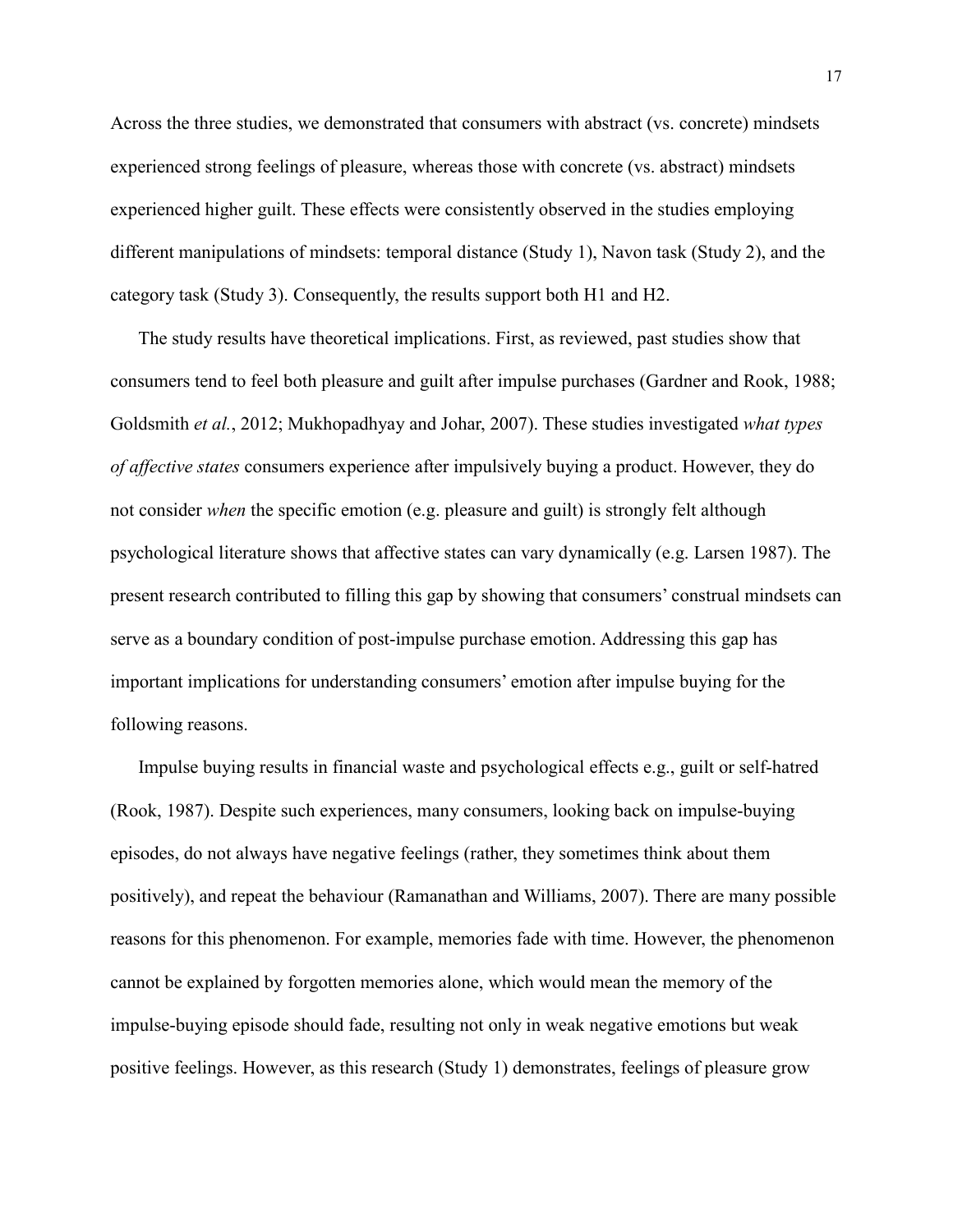stronger over time. A unique feature of this study is its use of construal level theory to provide deeper insights into why consumers experience positive construal about past impulse buys.

This study also contributes to research on post-purchase affective states and construal level theory. As reviewed, marketing studies seem to apply this theory to explain consumer behaviour (e.g. Mantovani *et al*., 2018; Wright *et al*., 2011). These studies focus on the impact of consumers' construal levels before purchasing. Some studies observed the impact of construal level mindsets on consumers' responses after purchase, despite several researchers showing that post-purchase affective states are important determinants of satisfaction, word-of-mouth, subsequent decisions, and repurchase intentions (Chitturi *et al*., 2008; Hasford *et al.*, 2015). Applying construal level theory to post-purchase consumer responses, this study contributed to integrate the two bodies of literature: consumers' construal mindsets and post-purchase emotion.

Finally, the present study contributes to a comprehensive understanding of the relationship between consumers' affective states and impulse purchase. Previous literature shows that negative emotion (e.g., distressed) has no impact on impulse purchase, whereas positive emotion (e.g., excited) serves as a driver of impulse purchase (Beatty and Ferrell 1998; Monhan, Sivakumaran, and Sharma 2013). Contrastingly, our study shows that consumers feel both positive (pleasure) and negative (guilt) emotions after impulse purchase, and these effects were moderated by consumers' construal mindsets. The findings of the past and present studies suggest an asymmetric relationship between pre- and post-impulse purchase behavior can exist.

Besides theoretical implications, this study has managerial implications. First, findings have implications for effective communication that may address post-purchase emotions. The results suggest that immediately after impulse buying, consumers experience intense feelings of guilt. Online shopping has simplified order cancellations and product return policies, just as impulse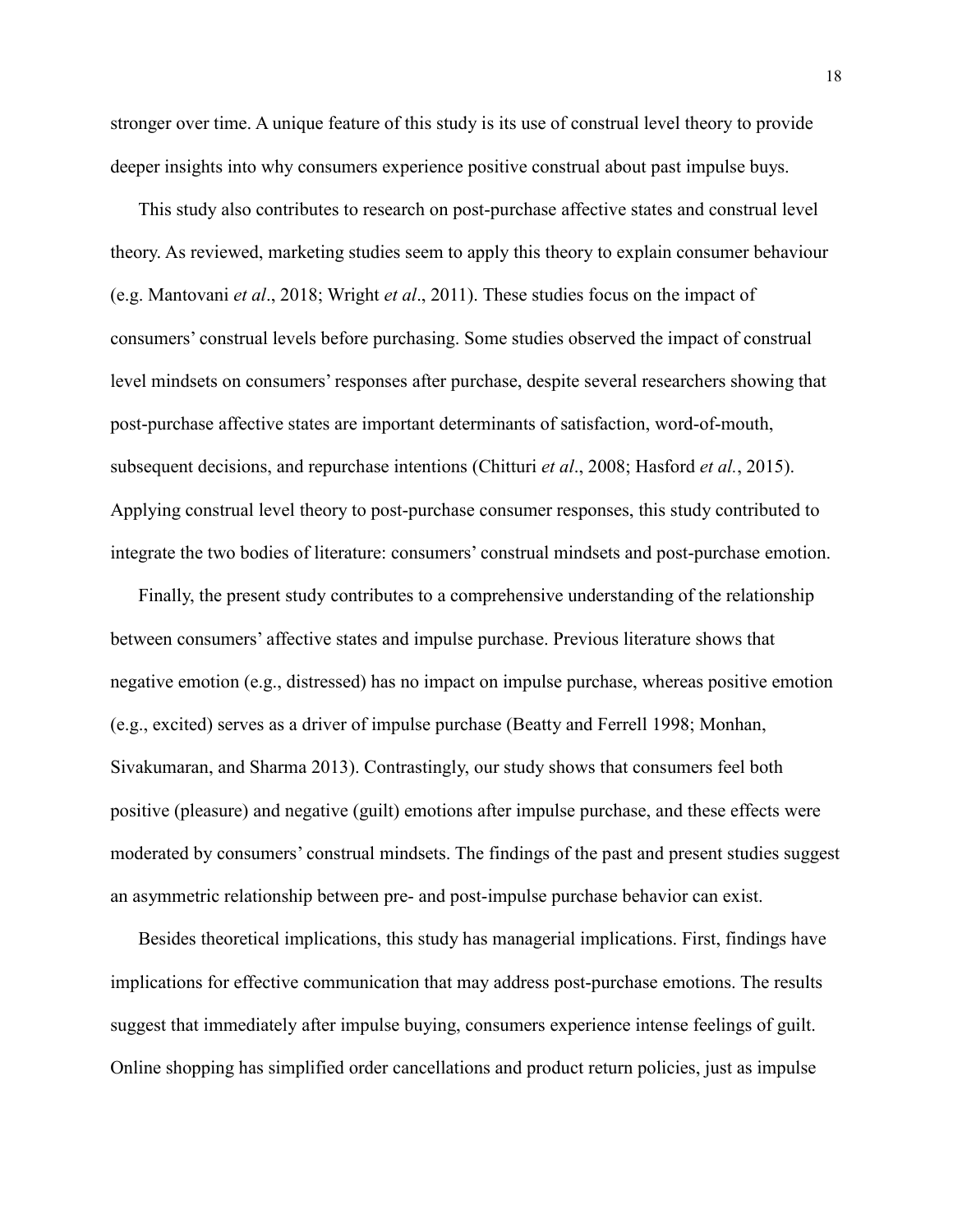buying has become easier to execute. To counteract this trend, sending appropriate messages, aimed at justifying consumers' purchasing decisions immediately after impulsive buying, is deemed crucial. To do so, marketers can take advantage of consumers' construal mindsets. The literature on construal level theory suggests that advertising message frames can influence consumers' construal mindsets, so a slogan describing the benefit of the product/service (e.g. fitness club) in an abstract manner (e.g. 'enjoy lifelong health') and concrete manner (e.g. 'enjoy daily health activities') makes consumers' mindsets more abstract and concrete, respectively (Wan and Rucker 2013). If so, it could be possible for a company to enhance feelings of pleasure (and decrease guilt) to justify past impulse buying by sending customers a direct mail describing features of the purchased product in an abstract manner (e.g., how the product improves customers' quality life) rather than in concrete manner (e.g., how superior the product's spec is).

This study also offers suggestions for policymakers. Compulsive buying, an addictive shopping behaviour, has become a social problem. If impulse buying is regarded as a dimension of compulsive buying (Hirschman, 1992; Ridgway *et al*., 2008), policymakers can consider suppressing consumers' impulsive buying behaviour as an important issue. This study's results suggest that after impulse-buying, the feeling of pleasure becomes stronger and guilt declines as the consumer shifts to an abstract mindset. Thus, if a consumer's mindset can be oriented to concrete, then suppressing feelings of pleasure and enhancing guilt could lead to self-restraint in the next impulse-buying episode. For instance, using specific messages to empower consumers to construe their past impulse buying with a concrete mindset (e.g., 'Remember how much you spent for the previous impulse buy') may enhance feelings of guilt and suppress subsequent impulsive buying behaviour.

Businesses conduct satisfaction surveys for feedback on their products and services. This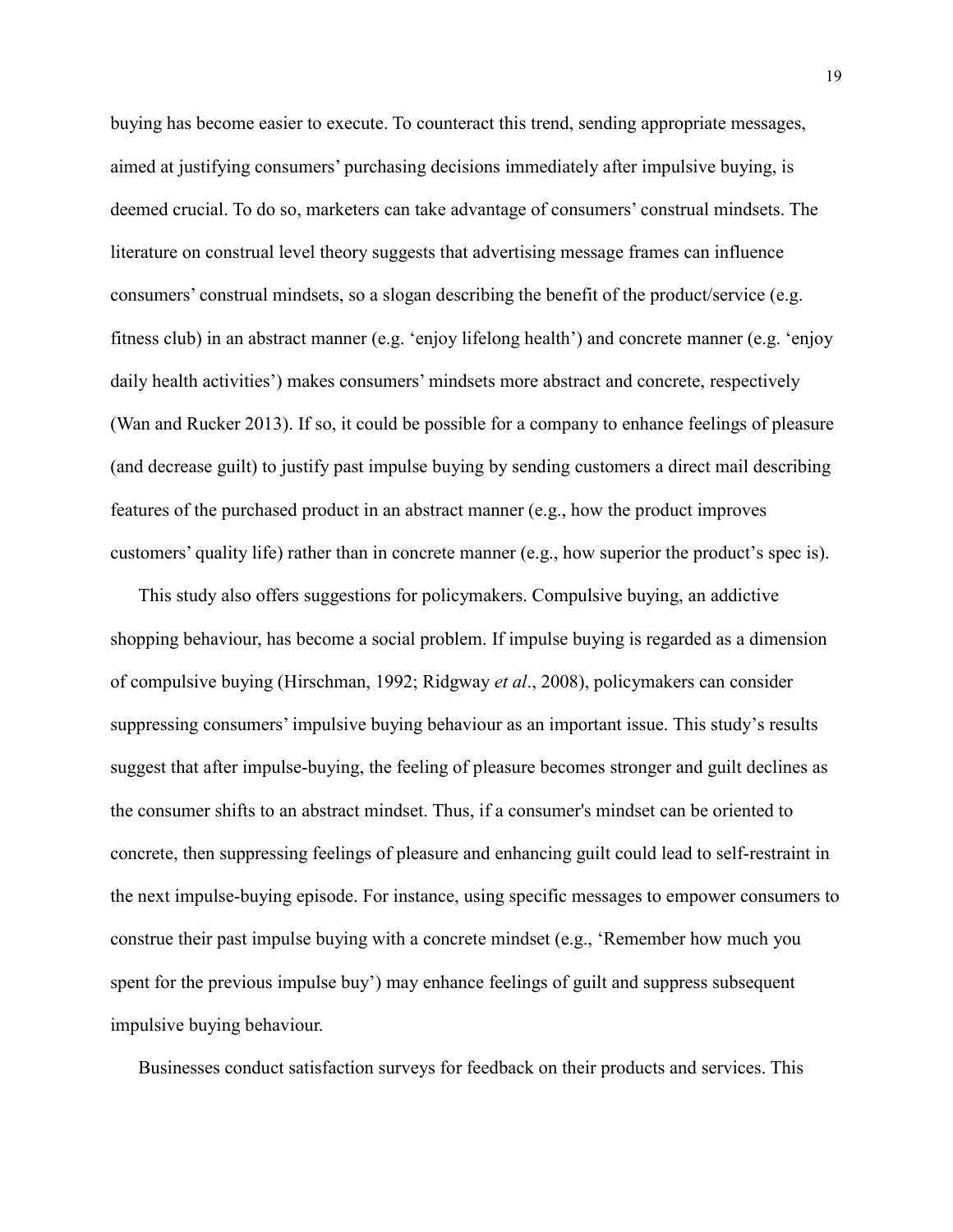study's results suggest that consumers who impulsively purchased products or services are likely to exhibit different affective states depending on the time elapsed since the purchase. This is because the feeling of pleasure after obtaining a product is stronger when the purchase episode is temporally distant compared to temporally close. Therefore, even if the same product or service is purchased, consumers are likely to exhibit stronger satisfaction after a long time has passed since the purchase than immediately after the purchase. Hence, in satisfaction surveys, time elapsed since the purchase is necessary whether the product or service was a planned or impulse purchase. Such measures may control the effect of temporal distance, enabling a more accurate assessment of satisfaction with the purchased product or service.

The current study has several limitations. For instance, although the study focused on relatively high-involvement products, consumers often purchase low-involvement products (e.g. a snack ) on impulse. Therefore, future studies should examine whether our findings are applicable to such low-involvement products. The current study does not examine the impact of effects reported here on subsequent impulse shopping. Future studies should therefore investigate how consumers' psychological distance influences subsequent impulse purchases. To enhance the findings' robustness, experiments involving psychological distances other than temporal distance (e.g. social distance) or focusing on situations other than impulse buying (e.g. overeating or drinking) and post-purchase affective states other than pleasure and guilt (e.g. excitement, happiness, regret) are necessary.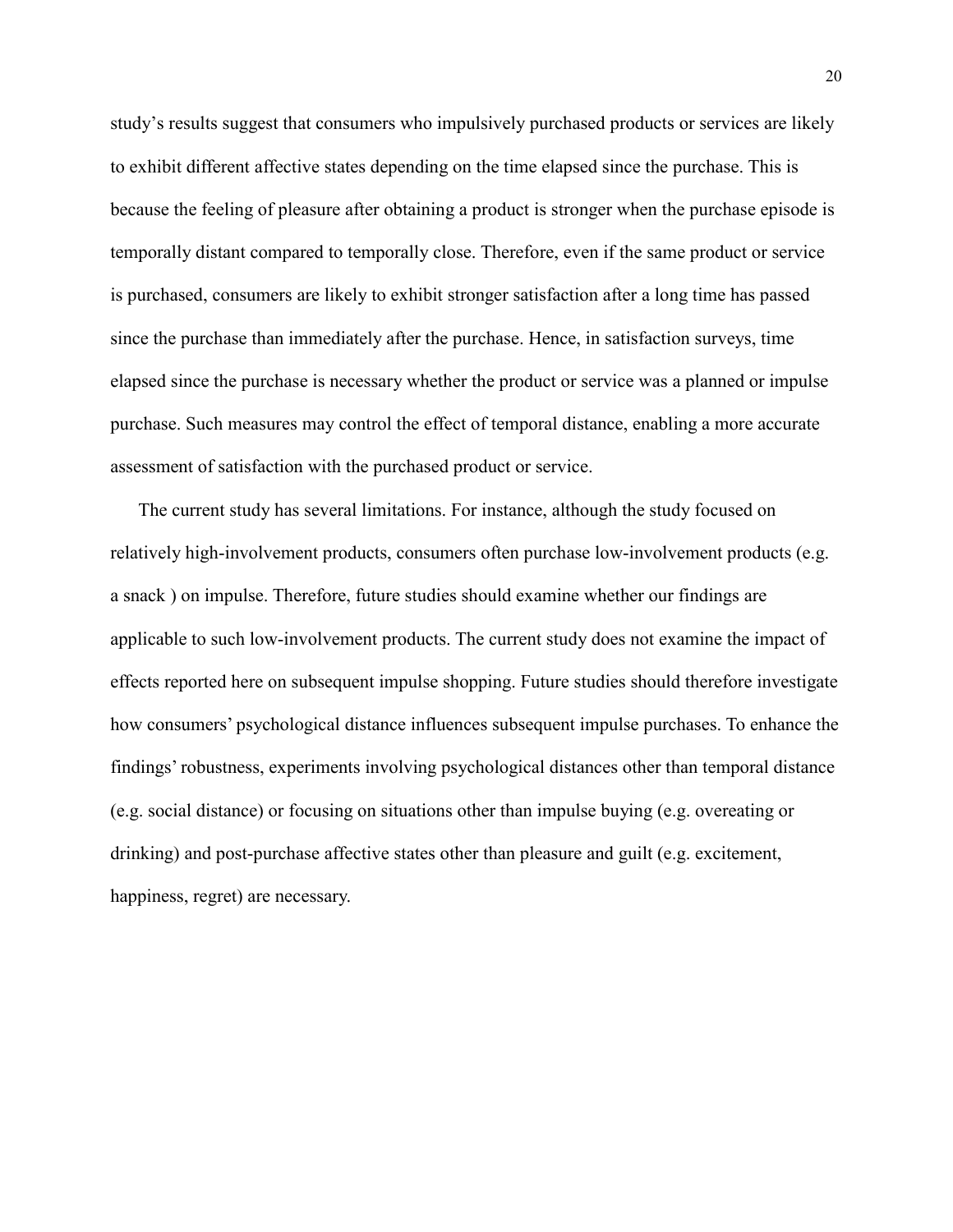# **References**

- Alba, J. W., & Williams, E. F. (2013), "Pleasure principles: A review of research on hedonic consumption", *Journal of Consumer Psychology*, Vol. 23 No. 1, pp. 2–18.
- Beatty, S. E., and Ferrell, M. E. (1998), "Impulse buying: Modeling its precursors", *Journal of Retailing*, Vol. 74, No. 2, pp. 169–191.
- Bell, D. R., Corsten, D., & Knox, G. (2011), "From point of purchase to path to purchase: How preshopping factors drive unplanned buying", *Journal of Marketing*, Vol. 75 No. 1, pp. 31– 45.
- Bornemann, T. and Homburg, C. (2011), "Psychological distance and the dual role of price", *Journal of Consumer Research*, Vol. 38 No. 3, pp. 490–504.
- Bui, M., Krishen, A. S., & Bates, K. (2011), "Modeling regret effects on consumer post-purchase decisions", *European Journal of Marketing*, Vol. 45 No. 7/8, pp. 1068–1090.
- Chaudhuri, A. and Holbrook, M. B. (2001), "The chain of effects from brand trust and brand affect to brand performance: the role of brand loyalty", *Journal of Marketing*, Vol. 65 No. 2, pp. 81– 93.
- Chitturi, R., Raghunathan, R. and Mahajan, V. (2007), "Form versus function: how the intensities of specific emotions evoked in functional versus hedonic trade-offs mediate product preferences", *Journal of Marketing Research*, Vol. 44 No. 4, pp. 702–714.
- Chitturi, R., Raghunathan, R. and Mahajan, V. (2008), "Delight by design: The role of hedonic versus utilitarian benefits", *Journal of Marketing*, Vol. 72 No. 3, pp. 48–63.
- Chu, W., Song, M. R., & Choi, B. (2013), "Post‐purchase disadvantages of a less preferred brand and how they can be overcome: an examination of regret and attribution", *Journal of Applied Social Psychology*, Vol. 43 No.4, pp. 887–898.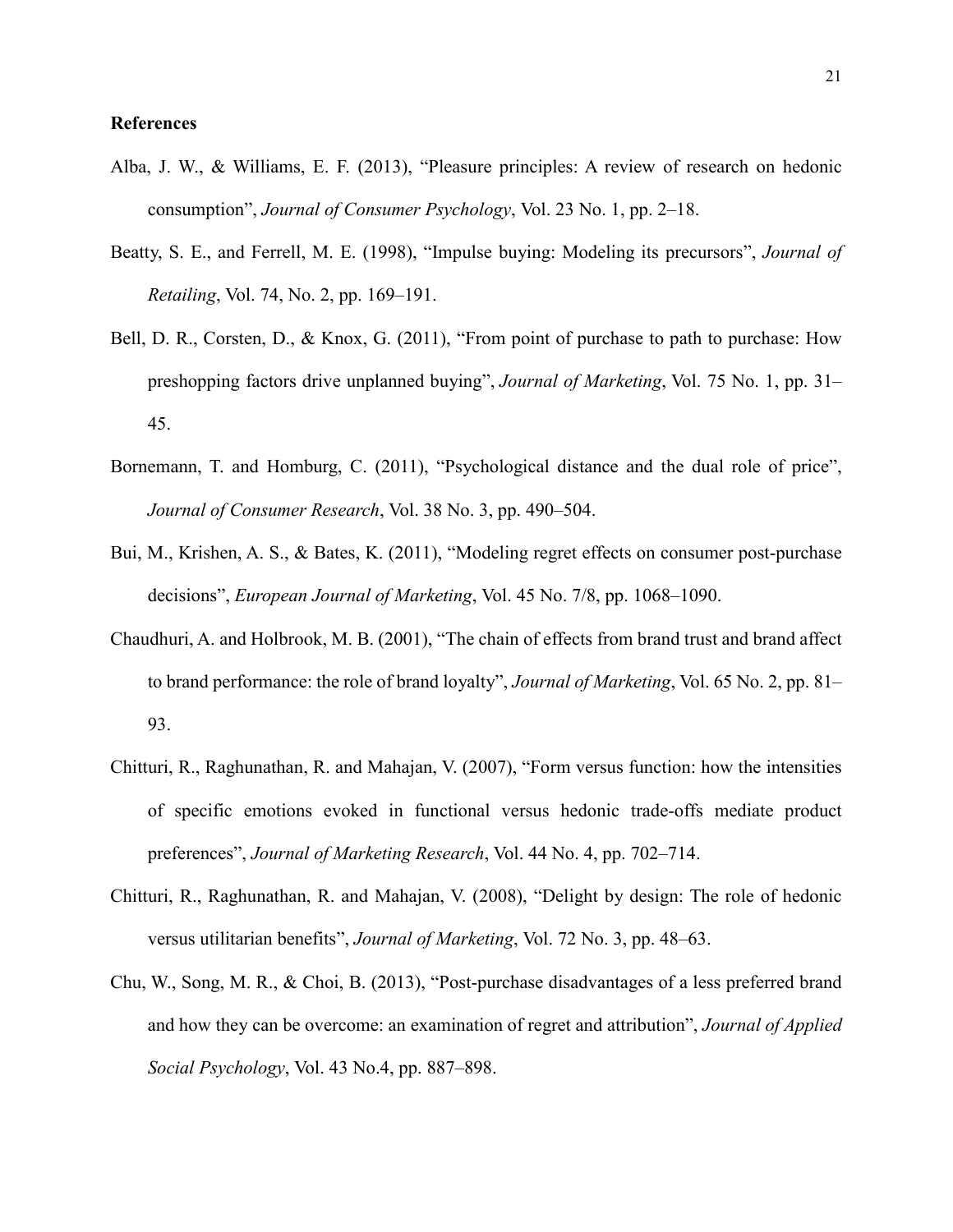- Crawford, G. and Melewar, T. C. (2003), "The importance of impulse purchasing behaviour in the international airport environment", *Journal of Consumer Behaviour*, Vol. 3 No. 1, pp. 85–98.
- Eyal, T., Liberman, N., Trope, Y. and Walther, E. (2004), "The pros and cons of temporally near and distant action", *Journal of Personality and Social Psychology*, Vol. 86 No. 6, pp. 781– 795.
- Förster, J., Friedman, R. S. and Liberman, N. (2004), "Temporal construal effects on abstract and concrete thinking: consequences for insight and creative cognition", *Journal of Personality and Social Psychology*, Vol. 87 No. 2, pp. 177–189.
- Freitas, A. L., Gollwitzer, P. and Trope, Y. (2004), "The influence of abstract and concrete mindsets on anticipating and guiding others' self-regulatory efforts", *Journal of Experimental Social Psychology*, Vol. 40 No. 6, pp. 739–752.
- Gardner, M. P. and Rook, D. W. (1988), "Effects of impulse purchases on consumers' affective states", in Houston, M. J. (Ed.), *Advances in Consumer Research*, 15, Provo, UT, pp. 127– 130.
- Goldsmith, K., Cho, E. K., & Dhar, R. (2012), "When guilt begets pleasure: the positive effect of a negative emotion", *Journal of Marketing Research*, Vol. 49 No.6, pp. 872–881.
- Goodman, J. K. and Malkoc, S. A. (2011), "Choosing here and now versus there and later: The moderating role of psychological distance on assortment size preferences", *Journal of Consumer Research*, Vol. 39 No. 4, pp. 751–768.
- Hansen, J., & Trope, Y. (2013), "When time flies: How abstract and concrete mental construal affect the perception of time", *Journal of Experimental Psychology: General*, Vol. 142 No. 2, pp. 336–347.
- Hasford, J., Hardesty, D. M., & Kidwell, B. (2015), "More than a feeling: Emotional contagion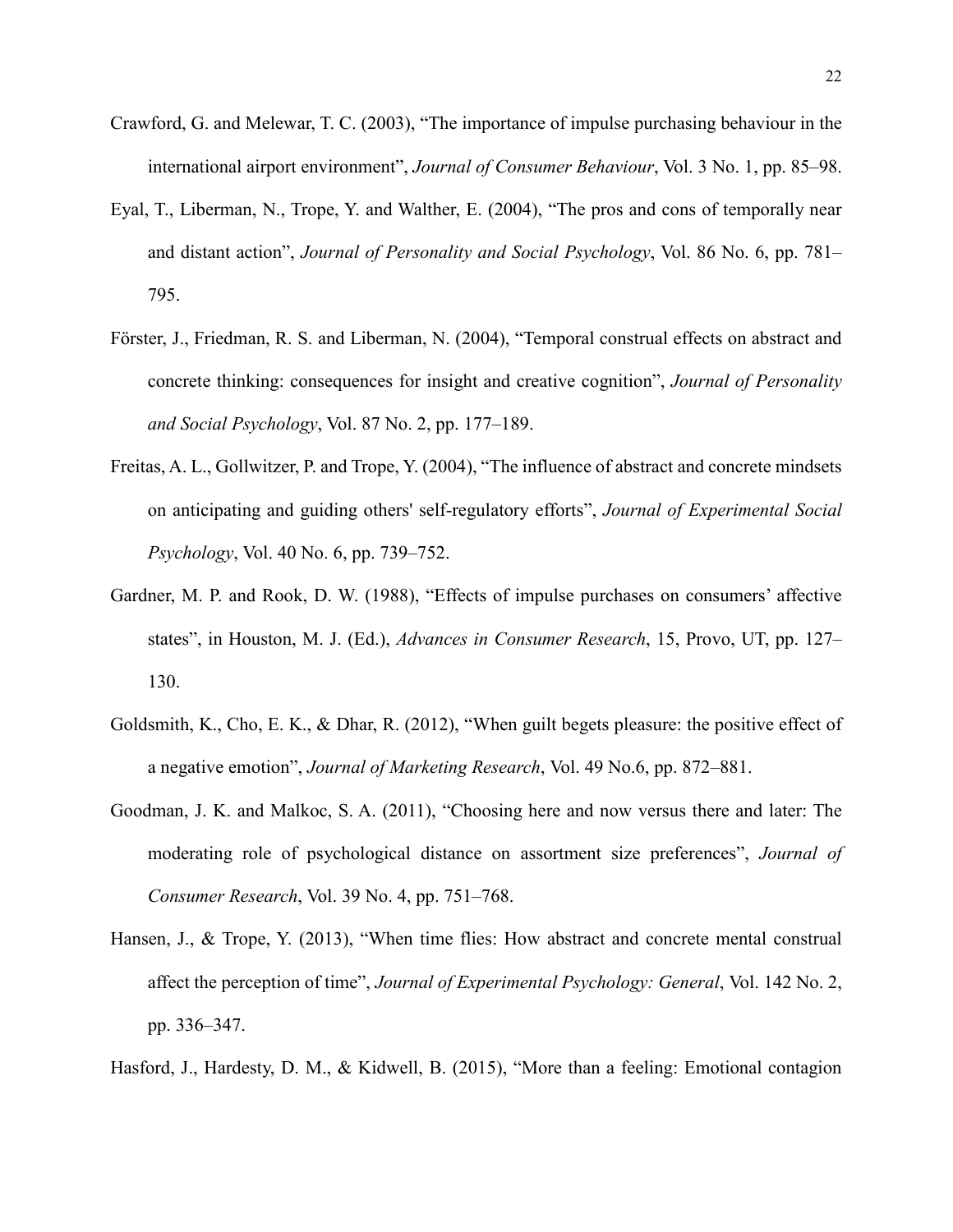effects in persuasive communication", *Journal of Marketing Research*, Vol. 52 No. 6, pp. 836–847.

- He, Y., Chen, Q., & Alden, D. L. (2016), "Time will tell: managing post-purchase changes in brand attitude", *Journal of the Academy of Marketing Science*, Vol. 44 No. 6, pp. 791–805.
- Hirschman, E. C. (1992), "The consciousness of addiction: Toward a general theory of compulsive consumption", *Journal of Consumer Research*, Vol. 19 No. 2, pp. 155–179.
- Hong, J. and Lee, A. Y. (2010), "Mixed but not torn: the moderating role of construal level in mixed emotions appeals", *Journal of Consumer Research*, Vol. 37 No. 3, pp. 456–472.
- Houben, M., Van Den Noortgate, W., and Kuppens, P. (2015), "The relation between short-term emotion dynamics and psychological well-being: A meta-analysis", *Psychological Bulletin*, Vol. 141, No. 4, pp. 901–930.
- Hui, S. K., Inman, J. J., Huang, Y., & Suher, J. (2013), "The effect of in-store travel distance on unplanned spending: Applications to mobile promotion strategies", *Journal of Marketing*, Vol. 77 No. 2, pp. 1–16.
- Kacen, J. J. and Lee, J. A., (2002), "The influence of culture on consumer impulsive buying behavior", *Journal of Consumer Psychology*, Vol. 12, No. 2, pp. 163–176.
- Kuppens, P., Oravecz, Z. and Tuerlinckx, F. (2010), "Feelings change: Accounting for individual differences in the temporal dynamics of affect," *Journal of Personality and Social Psychology*", Vol. 99, No. 6, pp. 1042–1060.
- Kyung, E. J., Menon, G. and Trope, Y. (2010), "Reconstruction of things past: Why do some memories feel so close and others so far away"? *Journal of Experimental Social Psychology*, Vol. 46 No. 1, pp. 217–220.

Larsen, R. J. (1987), "The stability of mood variability: A spectral analytic approach to daily mood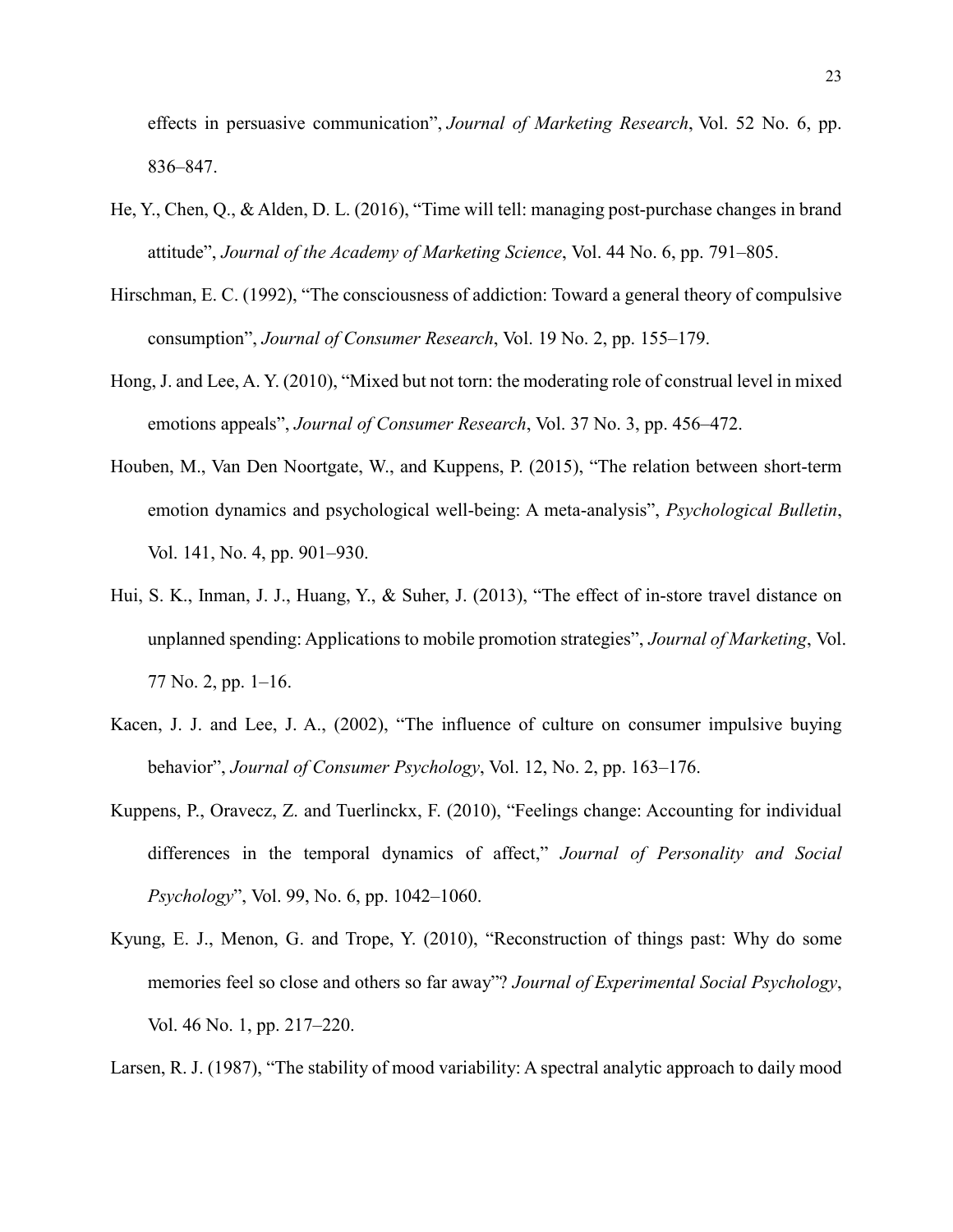assessments", *Journal of Personality and Social Psychology*, Vol. 52, No. 6, pp. 1195–1204.

- Leckie, C., Nyadzayo, M. W., and Johnson, L. W. (2016), "Antecedents of consumer brand engagement and brand loyalty", *Journal of Marketing Management*, Vol.32 No.5–6, pp.558– 578.
- Lee, H., Deng, X., Unnava, H. R., & Fujita, K. (2014), "Monochrome forests and colorful trees: The effect of black-and-white versus color imagery on construal level", *Journal of Consumer Research*, Vol. 41 No. 4, pp. 1015–1032.
- Lee, H., Fujita, K., Deng, X., & Unnava, H. R. (2017), "The Role of temporal distance on the color of future-directed imagery: A construal-level perspective", *Journal of Consumer Research*, Vol. 43 No. 5, pp. 707–725.
- Lee, L., & Tsai, C. I. (2013), "How price promotions influence post purchase consumption experience over time", *Journal of Consumer Research*, Vol. 40 No. 5, pp. 943–959.
- Liberman, N. and Trope, Y. (2008), "The psychology of transcending the here and now", *Science*, Vol. 322 No. 5905, pp. 1201–1205.
- MacDonnell, R. and White, K. (2015), "How construals of money versus time impact consumer charitable giving", *Journal of Consumer Research*, Vol. 42, No. 4, pp. 551–563.
- Malhotra, N. K., Kim, S. S., and Patil, A. (2006), "Common method variance in IS research: A comparison of alternative approaches and a reanalysis of past research", *Management Science*, Vol.52 No.12, pp.1865–1883.
- Malhotra, N. K., Schaller, T. K., and Patil, A. (2017), "Common method variance in advertising research: When to be concerned and how to control for it", *Journal of Advertising*, Vol.46 No.1, pp.193–212.

Mano, H. and Oliver, R. L. (1993), "Assessing the dimensionality and structure of the consumption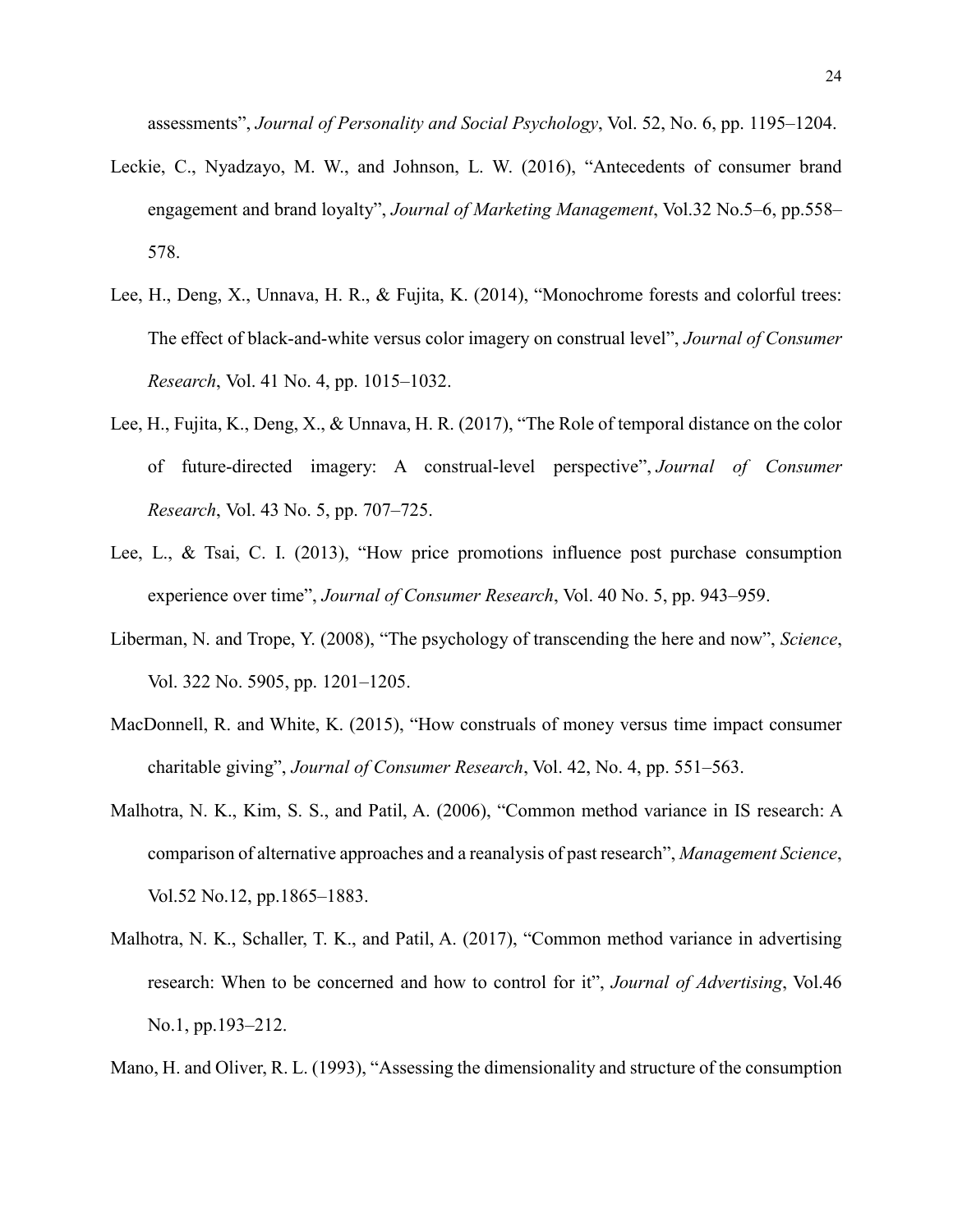experience: evaluation, feeling, and satisfaction", *Journal of Consumer Research*, Vol. 20 No. 3, pp. 451–466.

- Mantovani, D., Korelo, J.C. and Ibarra, J. (2018), "Effects of brand transgressions on third-party consumers", *Marketing Intelligence & Planning*, Vol. 36. No. 3, pp. 306–317.
- Martin, B. A., Gnoth, J. and Strong, C. (2009), "Temporal construal in advertising", *Journal of Advertising*, Vol. 38 No. 3, pp. 5–20.
- Mohan, G., Sivakumaran, B., and Sharma, P. (2013), "Impact of store environment on impulse buying behavior", *European Journal of Marketing*, Vol. 47, No. 10, pp. 1711–1732.
- Mukhopadhyay, A. and Johar, G. V. (2007), "Tempted or not? The effect of recent purchase history on responses to affective advertising", *Journal of Consumer Research*, Vol. 33 No. 4, pp. 445– 453.
- Navon, D. (1977), "Forest before trees: The precedence of global features in visual perception", *Cognitive Psychology*, Vol. 9, No. 3, pp. 353–383.
- Oliver, R. L. (2010), *Satisfaction: A Behavioral Perspective on the Consumer, Second Edition*, Routledge, New York.
- Oliver, R. L. and Swan, J. E. (1989), "Consumer perceptions of interpersonal equity and satisfaction in transactions: A field survey approach", *Journal of Marketing*, Vol. 53 No. 2, pp.  $21-35.$
- Oliver, R. L., Rust, R. T. and Varki, S. (1997), "Customer delight: foundations, findings, and managerial insight", *Journal of Retailing*, Vol. 73 No. 3, pp. 311–336.
- Podsakoff, P. M. and Organ, D. W. (1986), "Self-reports in organizational research: Problems and prospects", *Journal of Management*, Vol. 12, No. 4, pp. 531–544.
- Podsakoff, P. M., Mackenzie, S. B., Lee, J. Y., and Podsakoff, N. P. (2003), "Common method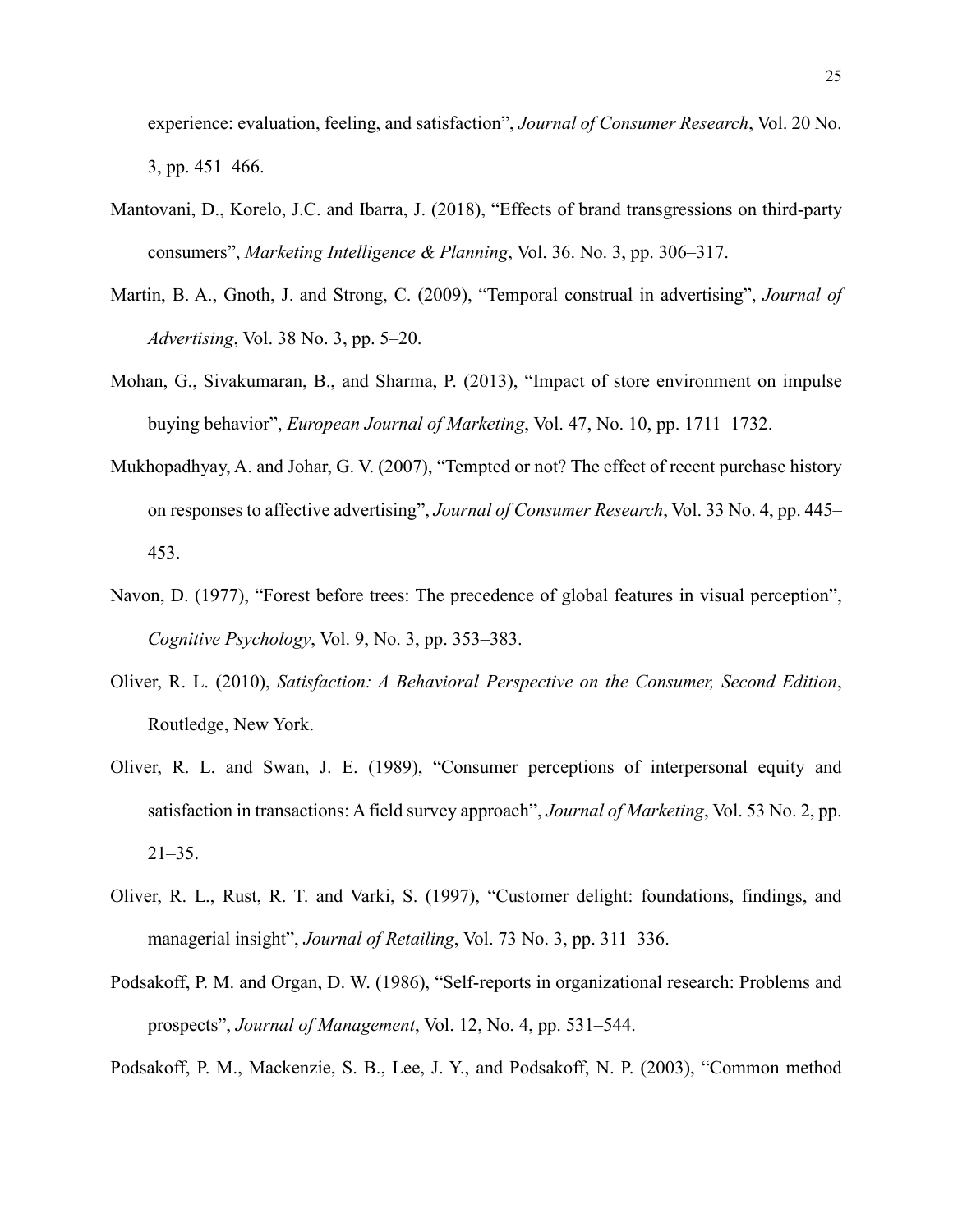biases in behavioral research: A critical review of the literature and recommended remedies", *Journal of Applied Psychology*, Vol.88 No.5, pp.879–903.

- Ramanathan, S. and Williams, P. (2007), "Immediate and delayed emotional consequences of indulgence: The moderating influence of personality type on mixed emotions", *Journal of Consumer Research*, Vol. 34 No. 2, pp. 212–223.
- Richins, M. L. (1997), "Measuring emotions in the consumption experience", *Journal of Consumer Research*, Vol. 24 No. 2, pp. 127–146.
- Ridgway, N. M., Kukar-Kinney, M. and Monroe, K. B. (2008), "An expanded conceptualization and a new measure of compulsive buying", *Journal of Consumer Research*, Vol. 35 No. 4, pp. 622–639.
- Rook, D. W. (1987), "The buying impulse", *Journal of Consumer Research*, Vol. 14 No. 2, pp. 189–199.
- Rook, D. W. and Fisher, R.J. (1995), "Normative influences on impulsive buying behavior", *Journal of Consumer Research*, Vol. 22 No. 3, pp. 305–313.
- Roseman, I. J. (1991), "Appraisal determinants of discrete emotions", *Cognition & Emotion*, Vol. 5 No. 3, pp. 161–200.
- Roseman, I. J., Wiest, C. and Swartz, T. S. (1994), "Phenomenology, behaviors, and goals differentiate discrete emotions", *Journal of Personality and Social Psychology*, Vol. 67 No. 2, pp. 206–221.
- Sultan, A. J., Joireman, J. and Sprott, D.E. (2012), "Building consumer self-control: The effect of self-control exercises on impulse buying urges", *Marketing Letters*, Vol. 23 No. 1, pp. 61–72.
- Trope, Y. and Liberman, N. (2003), "Temporal construal", *Psychological Review*, Vol. 110 No. 3, pp. 403–421.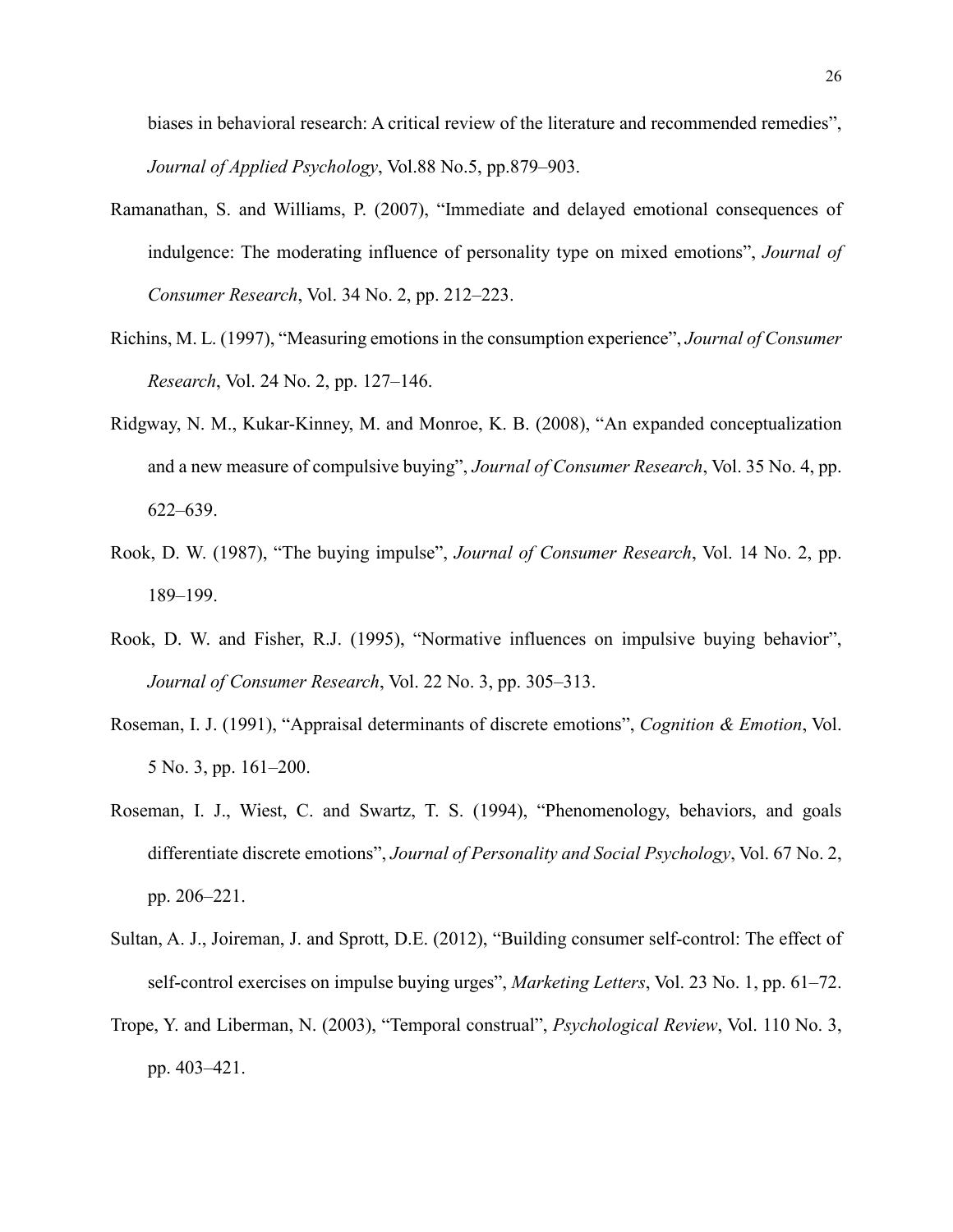- Trope, Y., & Liberman, N. (2010), "Construal-level theory of psychological distance", *Psychological Review*, Vol. 117 No. 2, pp. 440–463.
- Trope, Y., Liberman, N. and Wakslak, C. (2007), "Construal levels and psychological distance: Effects on representation, prediction, evaluation, and behavior", *Journal of Consumer Psychology*, Vol. 17 No. 2, pp. 83–95.
- Underhill, P. (1999), *Why We Buy: The Science of Shopping*, Simon and Schuster, New York.
- Vallacher, R. R. and Wegner, D. M. (1989), "Levels of personal agency: Individual variation in action identification", *Journal of Personality and Social Psychology*, Vol. 57 No. 4, pp. 660– 671.
- Wan, E. W. and Rucker, D. D. (2013), "Confidence and construal framing: When confidence increases versus decreases information processing", *Journal of Consumer Research*, Vol. 39, No. 5, pp. 977–992.
- Wright, S., Manolis, C., Brown, D., Guo, X., Dinsmore, J., Peter Chiu, C.Y. and Kardes, F. R. (2012), "Construal-level mind-sets and the perceived validity of marketing claims", *Marketing Letters*, Vol. 23 No. 1, pp. 253–261.
- Xu, J., Jiang, Z., and Dhar, R. (2013), "Mental representation and perceived similarity: How abstract mindset aids choice from large assortments", *Journal of Marketing Research*, Vol. 50, No. 4, pp. 548–559.
- Zeelenberg, M., Nelissen, R. M., Breugelmans, S. M., & Pieters, R. (2008), "On emotion specificity in decision making: Why feeling is for doing", *Judgment and Decision Making*, Vol. 3 No. 1, pp. 18–27.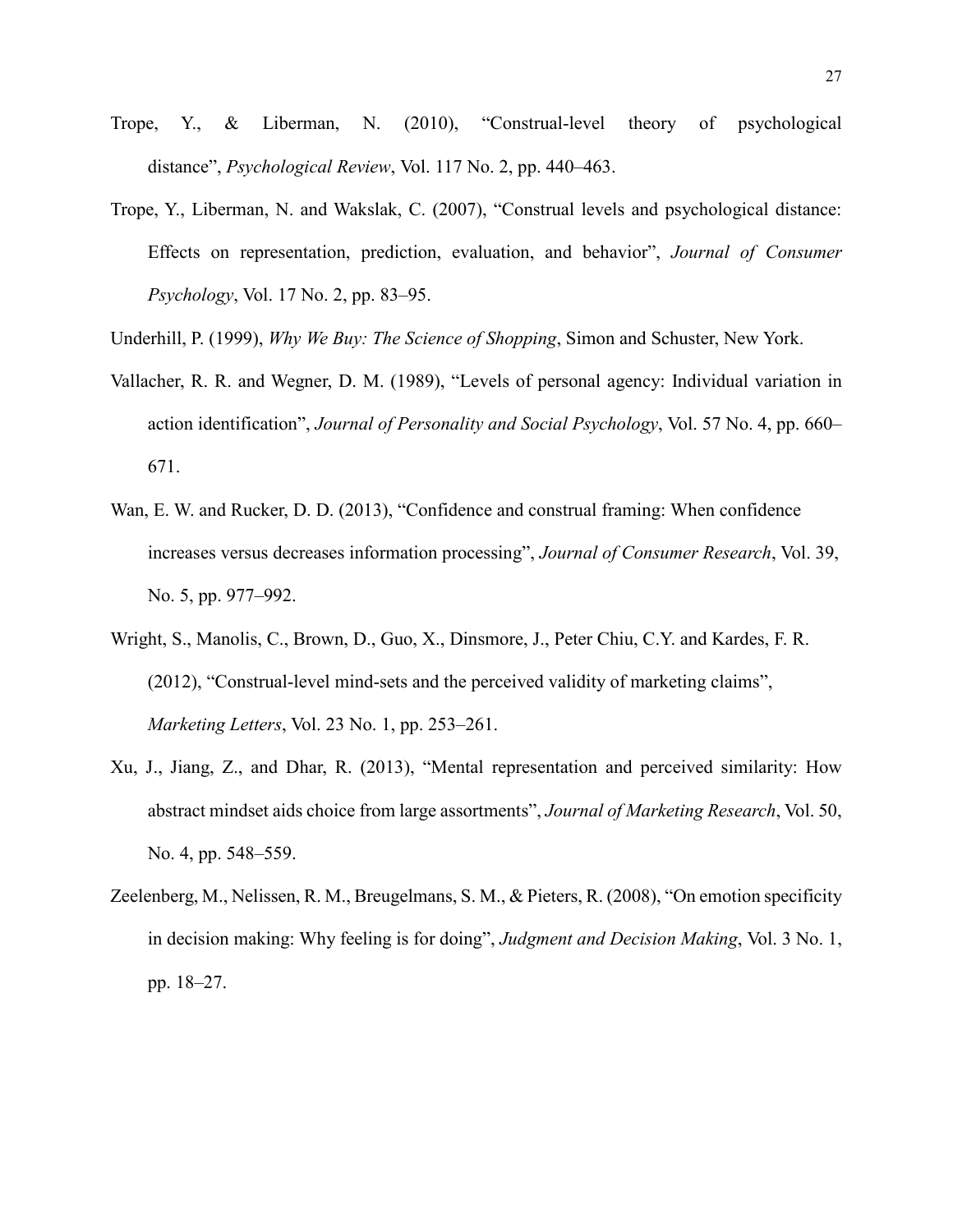

# **Figure 1: Two-way interactions: Study 3**